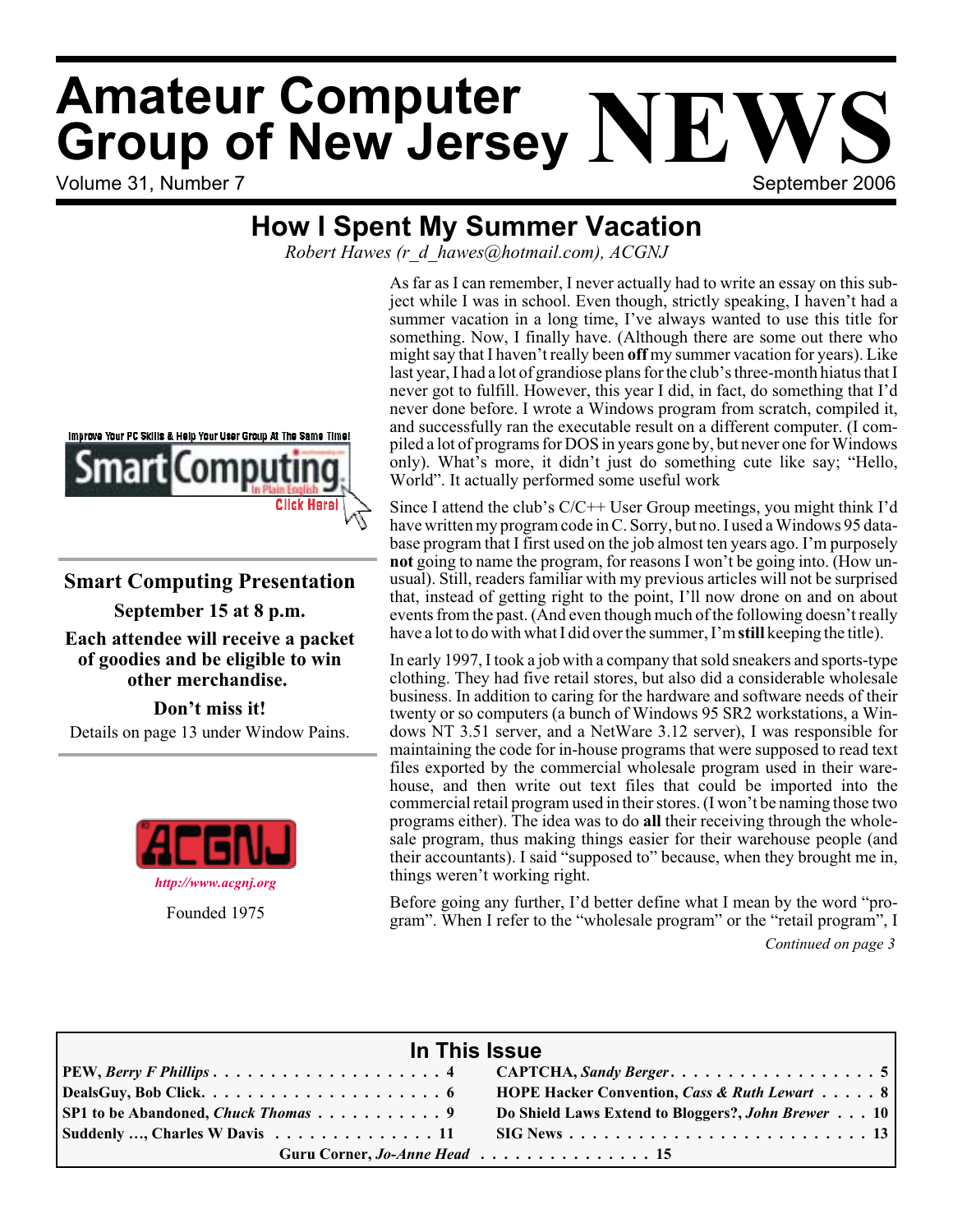#### **Officers, Directors and Leaders Officers Board of Directors**<br> **President** Evan Williams (908) 359-8070 Director Emeritus (908) 359-8070 Director Emeritus Sol Libes (609) 520-9024 Vice President Frank Warren (908) 756-1681 Through 2006 Bill Farrell (732) 572-3481 Treasurer Lela Rames Lela Annes (908) 889-2366 Secretary Mike Redlich (908) 246-0410 Lenny Thomas Past President Scott Vincent (973) 539-8169 Malthi Masurekar (732) 560-1534 Through 2007 Gregg McCarthy **Special Interest Groups Arnold Milstein** (908) 753-8036 Net 1973) Manuel J Goyenechea (201)998-1048<br>C Languages Bruce Arnold (908) 735-7898 100 Norm Wiss C Languages Bruce Arnold (908) 735-7898 Gamers Guild Gregg McCarthy Genealogy Frank Warren (908) 756-1681 **Standing Committees** Investing Norman Wiss APCUG Rep. Frank Warren (908) 756-1681<br>Java Michael Redlich (908) 537-4915 Facilities John Raff (973) 560-9070 Java Michael Redlich (908) 537-4915 Facilities John Raff (973) 560-9070 Layman's Forum Matthew Skoda (908) 359-8842 Financial Frank Warren (908) 756-1681 Lotus Notes Mike Barlow (732) 873-1107 Historian Lenny Thomas LUNICS Andreas Meyer Membership Mark Douches (908) 889-2366 MCP Gregg McCarthy Newsletter — open — Visual Basic Rick Elbanna Trenton ComputerFest Scott Vincent (973) 539-8169 VBA & Excel James Ditaranto (201) 986-1104 Vendor Liaison Bill Farrell (732) 572-3481 Window Pains John Raff (973) 560-9070 Webmaster John Raff (973) 560-9070

## **ACGNJ News**

**Editor**

Barbara DeGroot 145 Gun Club Road Palmerton PA 18071 Tel: (570) 606-3596 bdegroot@ptd.net

#### **Associate Editor** Bill Farrell (732) 572-3481 *wfarr18124@aol.com*

**Publisher**

**ACGNJ News** is published by the Ama- teur Computer Group of New Jersey, In- corporated (ACGNJ), PO Box 135, Scotch Plains NJ 07076. ACGNJ, a non-profit ed-<br>ucational corporation, is an independent computer user group. Opinions expressed<br>herein are solely those of the individual author or editor. This publication is **Copy-**<br>right © 2006 by the Amateur Computer<br>Group of New Jersey, Inc., all rights re-**Group of New Jersey, Inc., all rights re- served. Permission to reprint with ap- propriate credit is hereby given to non-profit organizations.**

**Submissions:** Articles, reviews, cartoons, illustrations. Most common formats are acceptable. Graphics embedded in the docu-<br>ment must also be included as separate files. Fax or mail hard copy and/or disk to editor: OR e-mail to Editor. **Always con**firm. Date review and include name of word processor used, your name, address and phone *and* name, address and phone of manufacturer, if available.

**Tips for reviewers:** Why does anyone need it? Why did you like it or hate it? Ease (or difficulty) of installation, learning and use. Would you pay for it?

**Advertising:** Non-commercial announce- ments from members are free. Commercial ads 15 cents per word, \$5 minimum. Camera ready display ads: Full page (7 x 10 inches) \$150, two-thirds page (4½ x 10) \$115, half-page \$85, one-third \$57, quarter \$50, eighth \$30. Discount 10% on 3 or more con- secutive insertions. Enclose payment.

**Publication Exchange:** Other computer user groups are invited to send a subscription to ACGNJ at the address below. We will re- spond in kind.

**Address Changes** should be directed to Martin Rosenblum (*m.rosenblum@ieee.org*) and/or to his attention at ACGNJ at the ad- dress below.

**Membership**, including subscription: 1 year \$25, 2 years \$40, 3 years \$55. Student or Senior Citizen (over 65): 1 year \$20, 3 years \$45. Family of member, without subscription, \$10 per year. Send name, address and payment to ACGNJ, PO Box 135, Scotch Plains NJ 07076.

**Typographic Note**: The ACGNJ News is produced using Corel Ventura 5. Font fami- lies used are Times New Roman (TT) for body text, Arial (TT) for headlines.

## **E-Mail Addresses**

Here are the e-mail addresses of ACGNJ Officers, Directors and SIG Leaders (and the Newsletter Editor). This list is also at (*<http://www.acgnj.org/officers.html>*).

| <b>Bruce Arnold</b>  | barnold@blast.net            |
|----------------------|------------------------------|
| Mike Barlow          | barlowm@bright-ideas.com     |
| Barbara DeGroot      | bdegroot@ptd.net             |
| James Ditaranto      | ExcelVBA@hotmail.com         |
| <b>Mark Douches</b>  | pcproblems@pobox.com         |
| Rick Elbanna         | rick@nobella.com             |
| <b>Bill Farrell</b>  | wfarr18124@aol.com           |
| Manuel Goyenechea    | goya@servertec.com           |
| Sheldon Koepf        | sheldonk@intac.com           |
| Sol Libes            | sol@libes.com                |
| Malthi Masurekar     | masureka@umdnj.edu           |
| Gregg McCarthy       | greggmc@optonline.net        |
| Andreas Meyer        | lunics@acgnj.org             |
| Arnold Milstein      | mrflark@yahoo.com            |
| Jim O'Keefe          | okeefejim@yahoo.com          |
| John Raff            | jraff2@optonline.net         |
| Lela Rames           | lrames@att.net               |
| Mike Redlich         | mike@redlich.net             |
| Matt Skoda           | som359@aol.com               |
| Keith Sproul         | ksproul@noc.rutgers.edu      |
| Lenny Thomas         | lennythomas@technologist.com |
| <b>Scott Vincent</b> | scottvin@optonline.net       |
| Frank Warren         | kb4cyc@webwarren.com         |
| Evan Williams        | nhpressgo@blast.net          |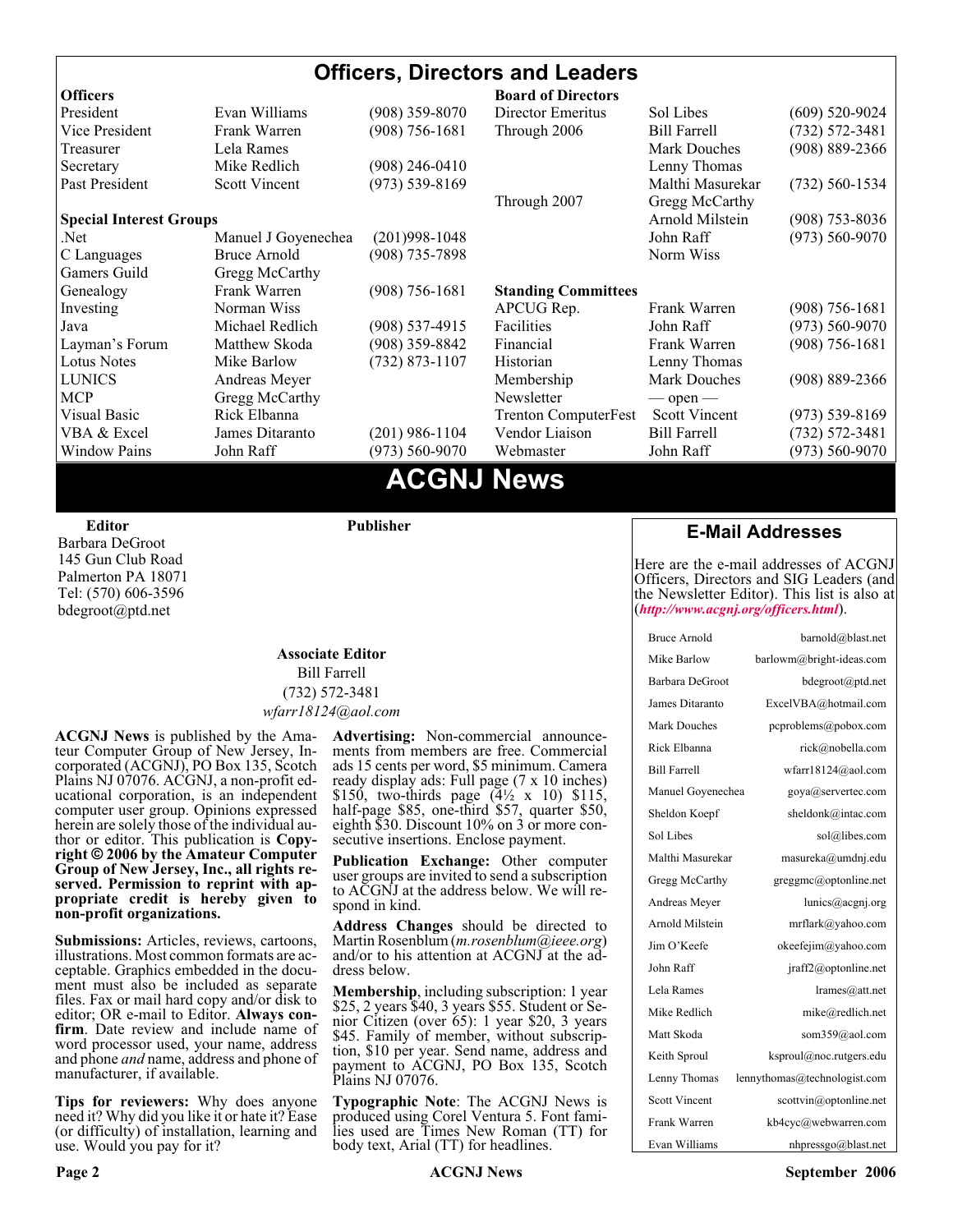## **How I Spent My Vacation,** *continued from page 1*

mean what the average non-geek means when using that term: a proprietary software package purchased from a commercial vendor. Generally speaking, such a "program" is made up of a whole bunch of files, some of which are executable modules and thus technically programs in their own right. The same goes for the Windows 95 database program I mentioned above. But mostly, when I say "in-house program" or just "program", I'm really talking about a simple text file bearing an 8.3 format name such as "FILENAME.PRG". All this file contains is sequential lines of programming code. It can't do anything on its own. It needs to be "interpreted" by a higher-level software package that can read, understand and execute said code. This is, in fact, the best way to run work-in-progress programs like these. This way, they can be quickly and easily edited, as often as necessary. While I used that Windows 95 database program to run my code, I **wrote** my code in strict DBase IV programming language. I've never tried it, but all the programs I wrote should be able to be run under straight DOS. Since they don't contain any proprietary Windows commands, they could probably be ported to a different computer architecture or operating system without too much trouble, as well.

I was the third person to work on the afore-mentioned in-house programs. My employer's contract with the wholesale software vendor specified that data would be "seamlessly and transparently" transferred between their program and the retail program. To this end, the vendor custom modified their program to export three text files. The specifications for these files were developed in collaboration with Mark (the first computer guy), and Max (the office manager). Three small in-house programs would be required to convert the data from these files into a form compatible with the already built-in import section of the retail program. I was told that Mark had completed only the first program. I never met Mark, who left very suddenly to take a better job. I'm not sure if the second computer guy ever met Mark either. (In fairness, I'm just going to call him T (for "Two"). As you'll see, he pretty much never had a chance).

Instead of a cash register, each of the stores had its own computer, running a stand-alone version of the retail software. In addition, the central office (where I worked) had a multi-user network version. Each night, this master version would automatically poll each store by phone, downloading the day's sales, then uploading any additions or changes to the stock files. When I came in, they were having two problems with the retail software. First, just about every night, something would go wrong with the polling from one or more of the stores. The problem wasn't confined to any one store. It seemed to hit all of them randomly. Luckily, the people who wrote this program had considered failure as an option. They put holding buffers at both ends. If, for any reason, the connection was interfered with before both the download and the upload were verified as good, nothing would be updated at **either** end. It was as if the connection had never been made at all. So they didn't lose any data, but they didn't transfer any data either. The office would have to phone any stores missed at night and manually poll them during the day. That caused problems at the stores, since the clerks couldn't ring up any

sales while the computers were being polled, and polling took quite some time.

The second problem was with the data transferred from the wholesale program via the first in-house program. When imported into the retail program, it wasn't so much data as garbage. Max directed T to find out what was wrong with the retail program and fix it. T did everything he could think of, trying all possible combinations of every available user setting in both the polling and data import sections of the retail program, and spending hours on the phone with their technical support staff (or on hold waiting for them). Nothing he did made any difference. That's when Max brought me in.

By then, I'm sure that Max had already written T off as incompetent. But as he showed me what he'd done, I formed a different opinion. I decided that T was a knowledgeable guy who had done everything right. Since he hadn't found a problem with the retail software, I concluded that there wasn't one. Despite what Max thought, the problem had to be elsewhere. Looking elsewhere, I solved the second problem rather quickly. I took a look at the garbage input data file using the TYPE command from a DOS prompt. I saw unprintable characters. It was supposed to be a space delimited text file. Obviously, it wasn't. Furthermore, those characters looked strangely familiar.

Now, Max had insisted that Mark's program was finished and fully tested, and wouldn't let anybody touch it. Clearly, he was wrong. Mark had made a simple mistake. He forgot the last two words of the command that created the data file. Those were the words that should have told it to be a text-only file. If he'd run the program even once, he would have discovered the error and fixed it. The fact that he didn't find the error meant that the program had **never** been run with live data **at all**. Don't think I'm blaming Mark. Things like this are why programs have to be tested. I'd made that particular error several times myself on previous projects. How do you think I recognized it so fast? T and I share the blame for this one. We should never have taken the word of a non-computer guy like Max that the program was ready for use, even if he was the boss. Unfortunately, that bit of trust cost T his job. I doubt if Max gave him a good reference, either. Let this be a lesson to all of us.

Months later, an office worker told me that Max had **never** liked the retail program. (The master password GTRD, which I always thought of as "Gertrude", actually meant "Get Rid"). Maybe that's why Max was so certain that it was causing the problems. However, finding the retail program not guilty of the garbage problem reinforced my suspicion that it wasn't guilty of the polling problem either. Even though I could make voice calls over the modem line without any noise or other problems, I asked the phone company to check it out. They reported that the line was "stressed", and promised to fix it soon. After a few days, all the polling problems went away. By that time, T had gone away too.

Having discovered that Mark's program wasn't the holy and untouchable icon that Max believed it to be; I read through the code from top to bottom and found several unfinished sections, including commented notes from Mark to his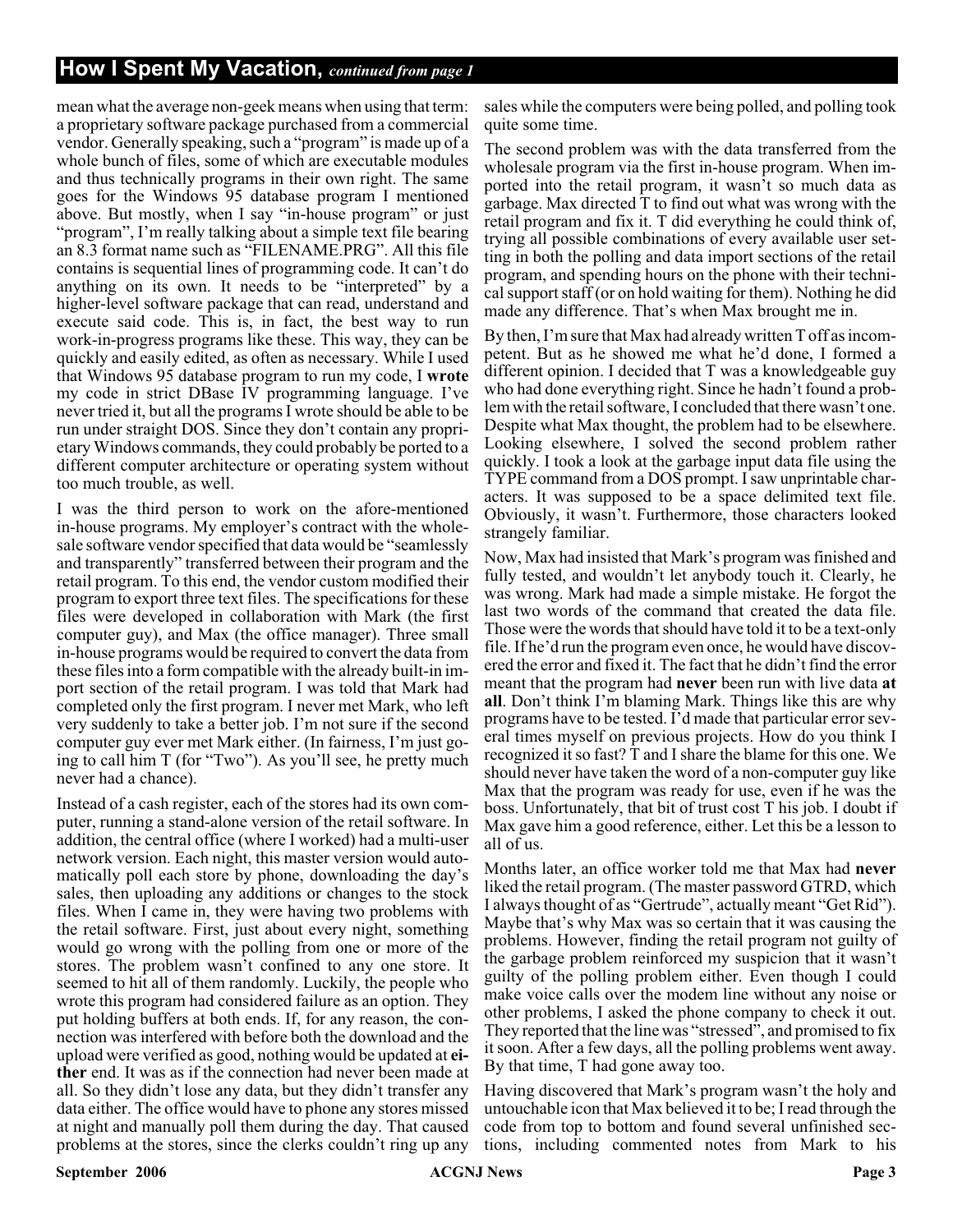## **Pew**

## *Berry F. Phillips (bfpdata@gbronline.com), CCOKC ([www.ccokc.org](http://www.ccokc.org))*

"Pew" could conjure up several images in your mind. For example, you might think of a human expression uttered upon inhaling the exotic perfume of a skunk! Perhaps you might think of an aching back from that hard wooden pew at church! What does pew have to do with computing? Perhaps nothing caution because you are reading in the CHZ, the Computer Hysteria Zone!

The Pew Charitable Trusts, an independent nonprofit, was established between 1948 and 1979 by the children of Sun Oil Company founder Joseph Pew and his wife, Mary Anderson Pew, with the creation of the Pew Memorial Foundation honoring their parents' memory. In 2005, the foundation invested \$177 million to fund the various trusts including the founding in 1999 of The Pew Internet & American Life Project which studies the social and civic impact of the Internet, often considered the most far-ranging, behavior-changing communications innovation since the invention of printing.

The Project produces reports that explore the impact of the Internet on families, communities, work and home, daily life, education, health care, and civic and political life. The Project aims to be be an authoritative source on the evolution of the Internet through collection of data and analysis of real-world developments as they effect the virtual world.

The basis of the reports are nationwide random digit dial telephone surveys as well as online surveys. This data collection is supplemented with research from government agencies, academia, and other expert venues, observations of what people do and how they behave when they are online, in-depth interviews with Internet users and Internet experts alike and other efforts that try to examine individual and group behavior. The Project releases 15-20 pieces of research a year, varying in size, scope, and ambition.

Latest trends from the project reports show the number of adult users are now almost equally divided between men and

#### *continued*

## **How I Spent My Vacation,** *continued from page 1*

successors about what still had to be done. Obviously, Mark knew that the program needed more work. Too bad he didn't make sure that Max knew it too. As it turned out, getting the data from the wholesale program to the retail program required a lot more effort than Mark, Max or anybody else could ever have suspected. Ultimately, my additional code and comments expanded Mark's program to several times its original size, and I had to create four more programs from scratch, not two. As he left it, Mark's program shuffled the first text file's data as specified, and (almost) created the output text file. In addition, it checked for two possible data error conditions. Mark's notes suggested that both could be fixed as the program ran, without requiring operator intervention, but he hadn't yet worked out exactly how. Before I was done, Mark's program was expanded to check for eight possible errors, including a really weird one involving a single unprintable character. Only some of them could be fixed automatically. Each of my new programs also had to check for at least one possibly fatal error in the data exported by the wholesale program. Eventually, I got the programs to be user-friendly enough that an average office worker could step through them one at a time without being totally overwhelmed, but there was never anything "seamless" or "transparent" about it.

There's a lot more I could say about the fun I had on that job, but I'm past 1800 words already, so I'll move on. The point is, I got really familiar with that Windows 95 database program back then. So any time since, if I have data files to manipulate, that's where I go. Right now, I have it installed under Windows 98 SE on my Pentium II-300 computer. This is my project computer, which is **never** allowed to connect to the internet. That limitation is what led me to try something new.

I'm currently involved with an online store. Every day, I download a spreadsheet from one of our drop-shipping sup-

pliers, listing all their currently in-stock merchandise. Now, we don't offer anywhere near all of their products on our site, but we offer a lot of them, and we don't want to offer anything that we won't be able to deliver because it's out of stock. So I wrote a program that imports that spreadsheet into a database (DB1), then compares it to a master database (DB2), containing only the products we sell. An item in DB1 that isn't in DB2 is just ignored, because we don't offer it. However, an item in DB2 that's not in DB1 means that something we're offering has gone out of stock. We'd better take it down from the Web quick, before someone tries to buy it. In addition, DB2 has a field for an out-of-stock flag, which (as its name would indicate) is set when an item goes out of stock. If an item in DB1 is found in DB2, but the out-of-stock flag in DB2 is set, it indicates that a previously out of stock item is now available again, so we can put it back up and sell it.

As my program runs, it creates an output text file listing all products that just went out of stock, and all products that just came back in stock. When it's finished, it displays a brief screen message, displaying only the totals for items newly in or out. If both are zero, I don't even have to bother printing the output file.

This program comes in very handy, and it quickly became indispensable. Just as quickly, having to transfer the downloaded spreadsheet by floppy disk each day from the internet computer to the project computer became a giant pain in the neck. To move the program to the internet machine (which runs XP SP2), I'd have to either install the whole Windows 95 database program, or compile an executable version on the project computer and copy only that. So I compiled it.

It **is** a Windows program, so I had to copy a "freely re-distributable" DLL library file to go with my new EXE file (and, of course, the relevant database files). Anyway, it worked!

See you next month.  $\Box$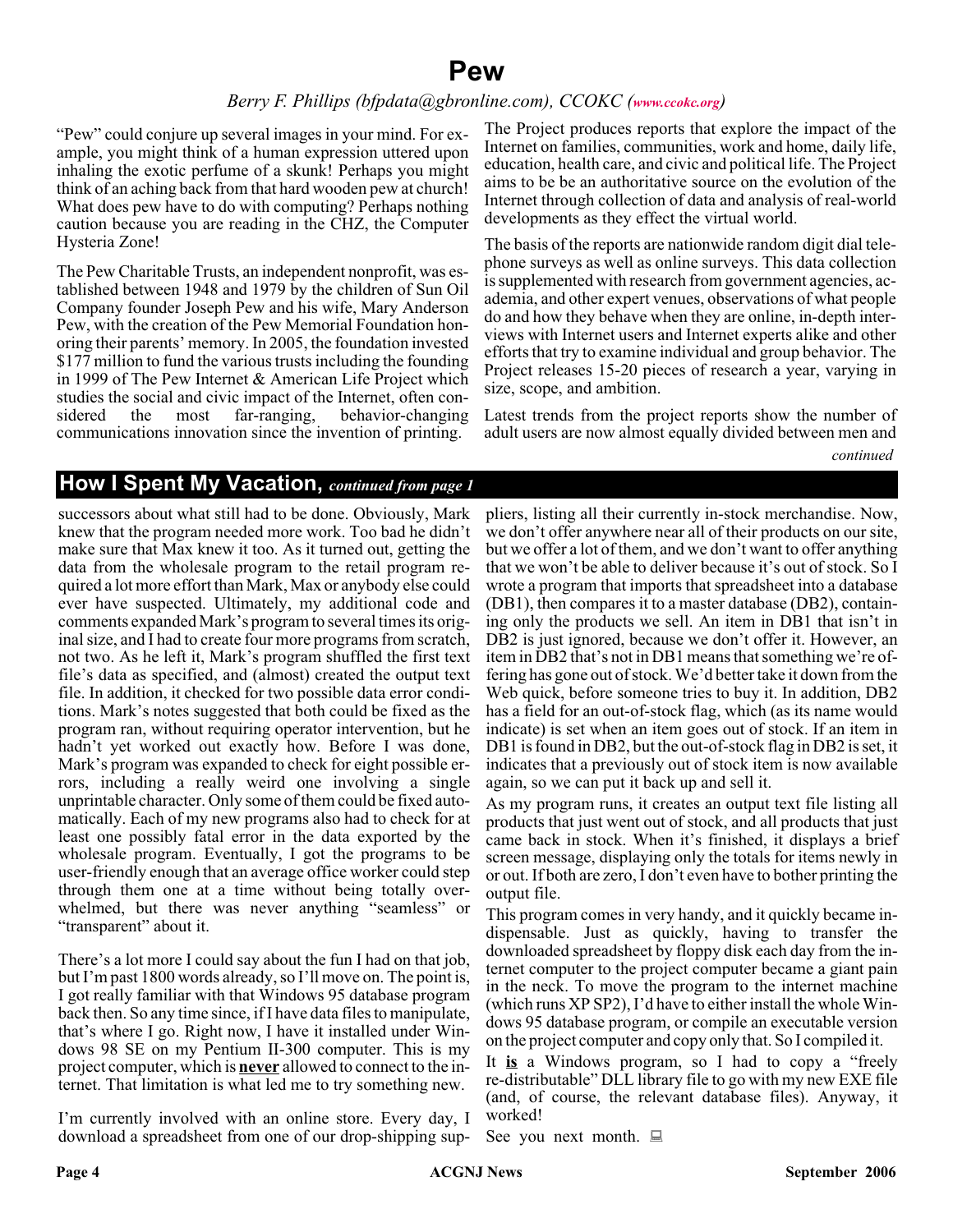## **CAPTCHA**

## **(Completely Automated Public Turing test to tell Computers and Humans Apart)**

*by Sandy Berger (sandy@compukiss.com), Compu-KISS ([www.compukiss.com](http://www.compukiss.com))*

Have you ever tried to sign up for a message board or Web service and been presented with an image with letters and numbers which you are asked to read and type into the Web form? While the shape, size, and background of the image varies it always has contains a series of letters and numbers, usually on a graphic background.

Often the letters and numbers are distorted and you have to struggle to recognize them, making you wonder why the website is making you go through this extra step. Don't blame the website. This image-recognition routine is something caused by cousins of the nasty spammers who have permeated our email.

The mechanism that makes you type in this information is called a CAPTCHA. If you know what those letters stand for, you will have a pretty good idea of why this mechanism is being employed. CAPTCHA stands for Completely Automated Public Turing test to tell Computers and Humans Apart.

Here's the story. Spammers have completely infiltrated the world of the Internet. In email they try to get you to buy their wares. On message boards they list links to their Viagra and pornographic websites so that they get better positioning in the search engines. They overload online opinion polls and they sign up for free email accounts which they use to send out more spam.

For the most part, all of this spam activity is done automatically. The spammers send out what we call "bots'. These are actually software programs that search the Internet and imitate the behavior of a human. These bots are smart enough to fill out registration forms and so they can automatically register at a variety of websites.

We recently had an attack of these automated bots on our Compu-KISS message boards. After years of being unaffected, we suddenly had hundreds of postings that told off-color jokes and links to pornographic and drug-selling websites. We moved the website to a new area (*[www.happycomputing.com](http://www.happycomputing.com)*), but were still inundated by these automated posting. So we installed a CAPTCHA. Now when a new person registers for the message board they must type in the five letters and numbers that they see on the screen to prove that they are human. Since the CAPTCHA is a graphic image, most of the bots cannot read the text like humans can.

The CAPTCHA that we use has letters and numbers that are undistorted, so it is easy to use. If, however, we are attacked by some of the smarter bots that are out there, we will have to distort the letters and numbers slightly to make it even harder for the bots to register.

Although a slight inconvenience to the average user, the CAPTCHA is a real roadblock to vision impaired Internet users who use screen readers which, like the bots, are unable to read the text on the CAPTCHA.

It is extremely unfortunate that we all have to be inconvenienced because of the activities of Internet spammers. I really hated to have to install this software, but I had no other choice. The same is true of many other websites and Web services. So when you encounter a CAPTCHA, don't blame the website, blame the spammers!

The Compu-KISS Message Boards can be accessed at *[www.compukiss.com](http://www.compukiss.com)* or directly at *[www.happycomputing.com](http://www.happycomputing.com)*.

*Sandy Berger, The Compu-KISS® Lady, nationally respected computer authority, journalist, media guest, speaker, and author is a seasoned 30-year computer expert. Sandy is a consumer advocate promoting simplicity, ease-of-use, and stability in consumer technology products. She works with hardware and software developers to help them make their products more user-friendly.*

*There is no restriction against any non-profit group using this article as long as it is kept in context with proper credit given the author. The Editorial Committee of the Association of Personal Computer User Groups (APCUG), an international organization of which this group is a member, brings this article to you.*

### **Pew**, *continued*

women representing 73% of American adults who use the Internet which currently represents approximately 147 million people. Here is what we do online: Send e-mail (91%), use a search engine to find information (91%), search for a map or driving direction(84%), look for health/medical information (79%) , research a product or service before buying it (78%), check the weather (78%), look for information on a hobby or interest (77%), get travel information (73%), get news (68%), buy a product (67%), surf the web for fun (66%), buy or make a reservation for travel (63%), look for political news/information (58%), and for lesser percentages of use on online activities visit whose website was used to research this article with my appreciation.

While researching this Pew article, I began wondering if the article might be good enough to be submitted to win a "Pewlitzer" Prize! On second thought that would be just plain "pewlish!"

There is no restriction against any non-profit group using this article as long as it is kept in context with proper credit given the author. The Editorial Committee of the Association of Personal Computer User Groups (APCUG), an international organization of which this group is a member, brings this article to you.  $\Box$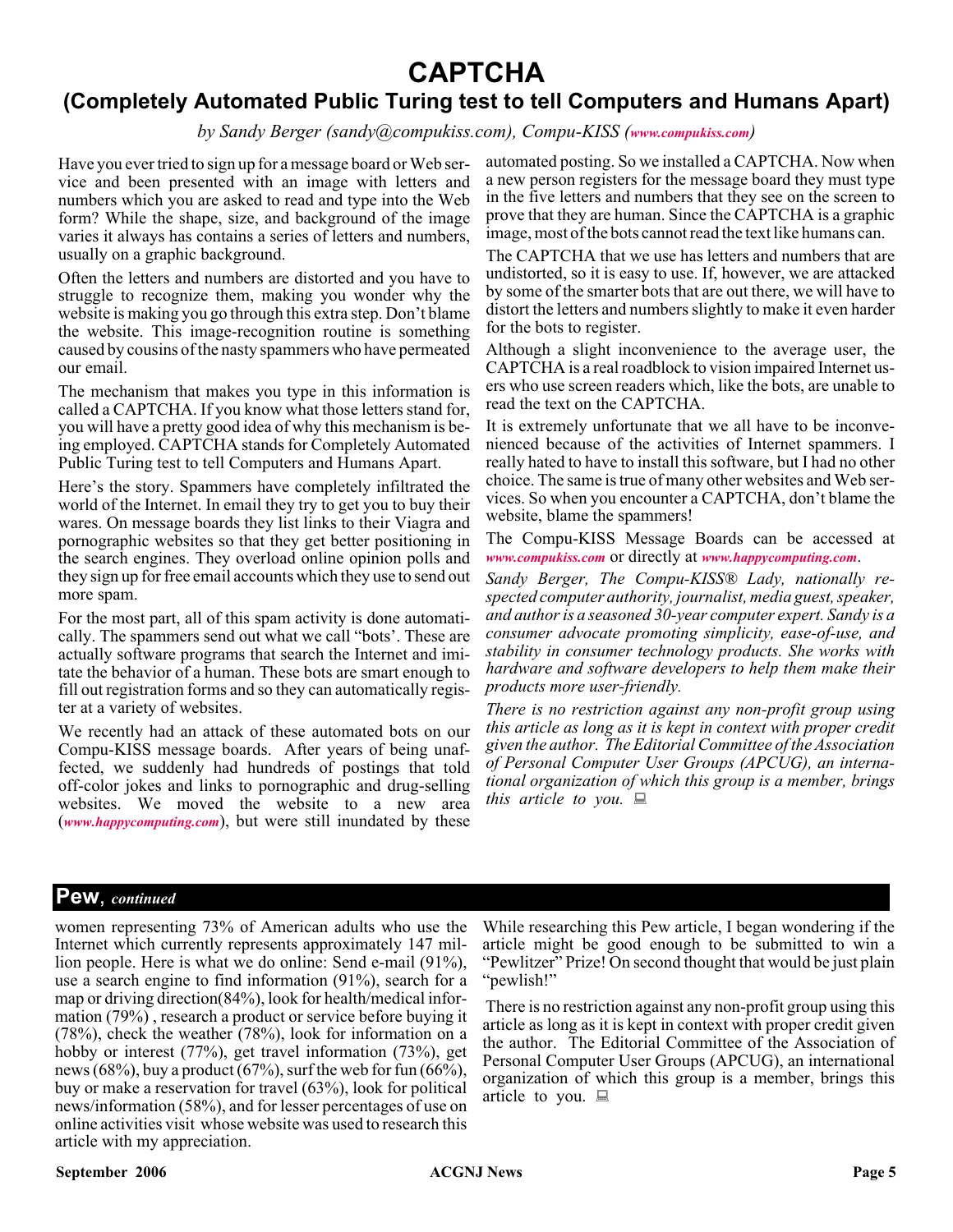## **From The DealsGuy**

*by Bob (The Cheapskate) Click (bobclick@mindspring.com), Greater Orlando Computer Users Group*

I read an article in Information Week about a disgruntled employee who was alleged to have planted 50 to 70 malicious lines of code, amounting to a "logic bomb," before he left the company." It disabled about 2000 servers and brought the company system to a standstill. After four years, they have still not repaired all the damage. It is titled "The Threat Within" and revealed how much damage a disgruntled employee in an organization can really cause. The accused perpetrator is in court, but that doesn't change the damages done. Try these URLs to read more about it: *<http://www.informationweek.com/security/UBStrial/>* and *[http://www.informationweek.com/showArticle.jhtml;jsessionid=RQI5J](http://www.informationweek.com/showArticle.jhtml) LK20L2XUQSNDLPCKHSCJUNN2JVN;?articleID=188703447*

I have packed a lot into this column so be sure to check the product Web sites for better information. I cut a lot of description info out to shorten the items. Also, check the Web site's privacy statements. I have not tried any of these. Be sure to check the information closely.

## **\*Get Those Drives & Petitions Back!**

DiskInternals NTFS Recovery can scan any physical drive or virtual image. It doesn't make any changes to the drive itself and can be safely used even on the system volume. While scanning the drive, its recovery wizard shows progress with the number of found files and folders. When scanning is over, the user can change some disk properties. You can set up a new cluster size or proceed with the existing one. The program displays all recoverable files and folders in the explorer-like window. A search engine helps find desired files and moves them to a safe location. With DiskInternals NTFS Recovery, you can access files that the system fails to see. DiskInternals NTFS Recovery v1.5 runs under Windows 98/ME/NT/2000/XP/2003 Server platforms. A single user license costs \$99.95 USD.

DiskInternals offers a 15% discount using the link *[www.regnow.com/softsell/nph-softsell.cgi?item=11238-8&ss\\_coupon=](https://www.regnow.com/softsell/nph-softsell.cgi?item=11238-8&ss_coupon=NTFS-RAJ9-PR) NTFS-RAJ9-PR*. The coupon code is NTFS-RAJ9-PR. Registration entitles all users to free technical support and minor upgrades. A fully functional evaluation version of the program is available for download at *[http://www.DiskInternals.com/download/NTFS\\_Recovery.zip](http://www.DiskInternals.com/download/NTFS_Recovery.zip)*.

Product page link: *<http://www.DiskInternals.com/ntfs-recovery/>*

#### Web: *<http://www.DiskInternals.com>*

Postal Address: Pacific Business Centre, DiskInternals Research, P.O. Box 34069 #381, Seattle, WA 98124-1069, USA Fax: 206-984-3919

They did not respond to my message when researching the information so I hope the discount is still good. Also, check close to see if there are any catches with the "fully functional" downloadable copy.

### **\*Monitor What The Kids View**

Adult Photo Blanker guards computer users from the ubiquitous expansion of pornography and violence in our life. This program not only prevents your children from accessing unwanted websites, but also controls the content of video files and photos loaded into your computer memory from the hard disk. This smart tool monitors nearly all multimedia content. Adult Photo Blanker uses 11 special criteria to reveal objectionable films, websites, images and the like. The program combines this built-in artificial intelligence scanner with the keyword filter, which recognizes unwanted content by specified words, and it is concealed from inexperienced users. Adult Photo Blanker is protected with a password, so if you want to turn it off and watch an adult film, you must use the password you previously specified. It features Block and Safe lists to customize each user settings individually. Each family member can configure options of the program in his/her own way. By the time you read this, a newer version will be introduced.

Adult Photo Blanker runs under Windows 98 (partially) / ME  $\frac{1}{2000}$  / 2000 / XP and costs \$49.95 (USD.) Users group members receive a 20% discount. Just enter DEAL-LSFQ-GUY where it calls for a coupon when downloading the paid version. A fully functional trial version of the program is available as a free download at *[http://www.oreware.com/download\\_prog.php?id\\_prog=25](http://www.oreware.com/download_prog.php?id_prog=25)* (4.09 Mb). Product page: *[www.oreware.com/viewprogram.php?prog=25](http://www.oreware.com/viewprogram.php?prog=25)*. Web: *<http://www.oreware.com>*

### **\*This Claims To Improve Your Windows Operation**

True Launch Bar gets the best of MS Windows OS and streamlines it for greater comfort of use. Its unique system of switching toolbars and expandable menus gives instant access to files, applications, and settings from the taskbar. In addition, overlay images and skins give the system polish and slick looks. The latest update offers support to Windows Vista. You can also group shortcuts into menus that expand and collapse at a click, or float on top of other windows. The use of Drag-n-Drop helps quickly fill the menus with shortcuts for files and applications, system settings and controls. You can customize its color scheme and add gradients and transparency effects. Its plug-ins will equip your taskbar with a newsreader and the weather forecast. You will be able to monitor resources and network activities, access the address book and control media players.

True Launch Bar v4.0 runs under Windows 98/ Me/ 2000/ XP/ 2003/ Vista platforms. A single user license costs \$19.90 (USD). The company also offers a home license for 4 installations priced at \$49 USD. All registered users are entitled to free technical support and program updates. Additional plug-ins and skinning libraries are on the company web site. A fully functional evaluation version of the program is available for download at *[download.truelaunchbar.com/install/tlb4.exe](http://download.truelaunchbar.com/install/tlb4.exe)*. True Launch Bar V4.0 will be available at a 30% discount to user group members on these special links to the order pages: True Launch Bar Personal License: *<http://www.regsoft.net/purchase.php3?productid=51538&pc=7L0L7>* True Launch Bar Home License: *<http://www.regsoft.net/purchase.php3?productid=53346&pc=7U0I4>* Product page link: *<http://www.truelaunchbar.com>*

*Continued*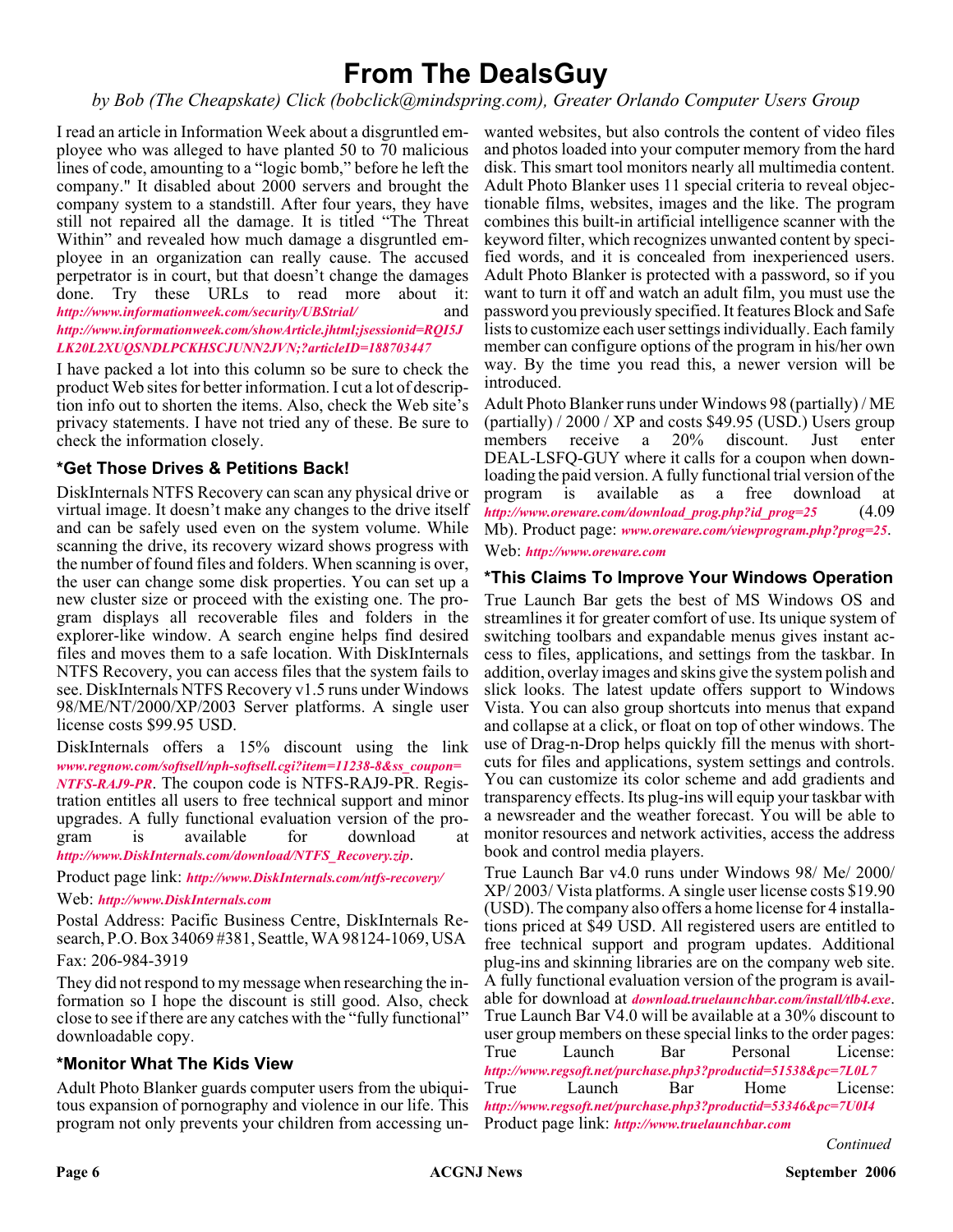## **DealsGuy**, *continued*

## **\*Lets Improve That Password Protection!**

Double Password, a new security manager, creates your security token on your flash drive (or other USB gadget, such as an MP3 player, PDA or even a USB-pluggable mobile handset). This device becomes the key to your OS. Double Password makes sure that no one can interfere with the work of your computer or get access to your data. It encrypts your password, which can accompany your security token. No external spy program can intercept your password. This is attained thanks to a special "double-bottom" password, which Double Password applies to protect your computer. This means that you enter one password, but the program remembers another (it remembers it in a special encrypted way, which cannot be seen from the outside).

Double Password offers security levels in low, medium and high. "Low" means all users can get access to your computer. "Medium" means that a user can log into your OS only with the help of a special security token (total security is guaranteed as you resort to the described "double-bottom" password). "High" is similar to "Medium", however in this case you cannot even work if your security token is out.

Double Password runs under Microsoft Windows NT/2000/XP. Users group members get a 20% discount using the coupon code YTR79G3 where requested. Discount prices are: Personal license, \$29.95; Family license, \$79.95 and Business license \$59.95.

Product page link: *<http://www.doublepassword.com/>*

Web: *[http://www.refog.com/](http://www.refog.com/ )*

### **\*This Game Is A Blood-Chiller**

From the creators of "Gunner 2" comes a new breath taker called JetJumper. The plot of the game implies that you become the pilot of an outlandish jumping machine equipped with a powerful jet engine. As soon as the jet engine sets the

## **Back Issues Needed**

The editor is attempting to build a CD containing all issues of ACGNJ News in pdf format, but our collection is incomplete. We're hoping some faithful reader has been hoarding them and will be willing to lend them to us just long enough to scan them. We promise to return them quickly. Thanks Joseph Gaffney, who loaned his collection for scanning. Below is a list of what we still need.

1985: June, July, August, September

1984: August

1976: January, February, March, April (pamphlet-size booklets)

1975: All issues (pamphlet-size booklets)

If you can supply any of these missing issues (or scanned images or good copies), please contact the Editor by email (*[bdegroot@ptd.net](mailto:bdegroot@ptd.net)*). Those who supply missing issues will receive a free copy of the resulting CD as our thanks for your help.  $\Box$ 

jumping machine into motion, you will have to jump from one platform to another. JetJumper helps you to collect a variety of useful items, which you are sure to come across; gems, magnets, green keys and the like. All these items help you to score and eliminate some obstacles on your way and to get new lives. Magnets help you to collect more gems. Once you have grabbed a magnet, all gems on your way start sticking to you like flies to an adhesive pad. Once you have jumped aside and have fallen from a platform, the game leaves no chance for your JetJumper to survive. During a takeoff, your JetJumper's jet engine exerts a force of thousands of newtons, so only a professional pilot can handle this aircraft.

JetJumper runs under Windows 9x, Me, 2000, XP (DirectX 8.0 or higher required). The game costs \$19.95 (USD) and they offer a 10% discount to all group members by using TAB000BL code and this URL: *[https://secure.bmtmicro.com/servlets/Orders.ShoppingCart?CID=949&](http://) PRODUCTID=9490005*. Registered customers are entitled to unlimited game play and a multitude of unlocked levels.

Product page link: *<http://www.warlockstudio.com/jetjumper.html>*

A trial version offering 60 minutes of game play, is available<br>as  $\alpha$  free download at a free download at *<http://www.warlockstudio.com/download/jetjumper-setup.exe>*. For more information about the company or games, please visit *<http://www.warlockstudio.com>*.

*That's it for this month. Meet me here again next month if your editor permits. This column is written to make user group members aware of special offers or freebies I have found or arranged, and my comments should not be interpreted to encourage, or discourage, the purchase of any products, no matter how enthused I might sound. Bob (The Cheapskate) Click@mindspring.com. Visit my Web site at <http://www.dealsguy.com>.*

|                                                      | Rates                                    |       | Specifications                                                                    |
|------------------------------------------------------|------------------------------------------|-------|-----------------------------------------------------------------------------------|
| Full page                                            | $7" \times 10"$                          | \$150 | Published monthly except July<br>and August                                       |
| $2/3$ page                                           | $4\frac{1}{2} \times 10$                 | 115   | Closing date: 1st of preceding<br>month. Ex: Apr 1 for May                        |
| $1/2$ page                                           | $7 \times 5$<br>$3\frac{1}{2} \times 10$ | 85    | Black & white only on white un-<br>coated offset stock                            |
|                                                      |                                          |       | Non-bleed                                                                         |
| $1/3$ page                                           | $2\frac{1}{4} \times 10$                 | 57    | Printed by sheet fed offset                                                       |
|                                                      | $4\frac{1}{2} \times 7\frac{1}{4}$       |       | Halftone screen: 120                                                              |
| $1/4$ page                                           | $3\frac{1}{4} \times 5$                  | 50    | Negatives rightreading, emul-<br>sion side down.                                  |
|                                                      | $2\frac{1}{4} \times 7$                  |       | Halftones/photos \$10 extra                                                       |
| $1/6$ page                                           | $2\frac{1}{4} \times 5$                  | 35    | Ads must be camera ready                                                          |
|                                                      | $4\frac{1}{2} \times 2\frac{1}{2}$       |       | Send check with copy, payable<br>to ACGNJ Inc.                                    |
| $1/8$ page                                           | $3\frac{1}{4} \times 2\frac{1}{2}$       | 30    | Material should be sent to<br>ACGNJ, PO Box 135, Scotch<br><b>Plains NJ 07076</b> |
| Business card                                        |                                          | 25    | For further information contact                                                   |
| 10% discount for 3 or more<br>consecutive insertions |                                          |       | Frank Warren, (908) 756-1681,<br>kb4cyc@webwarren.com.                            |

## Advertising Rates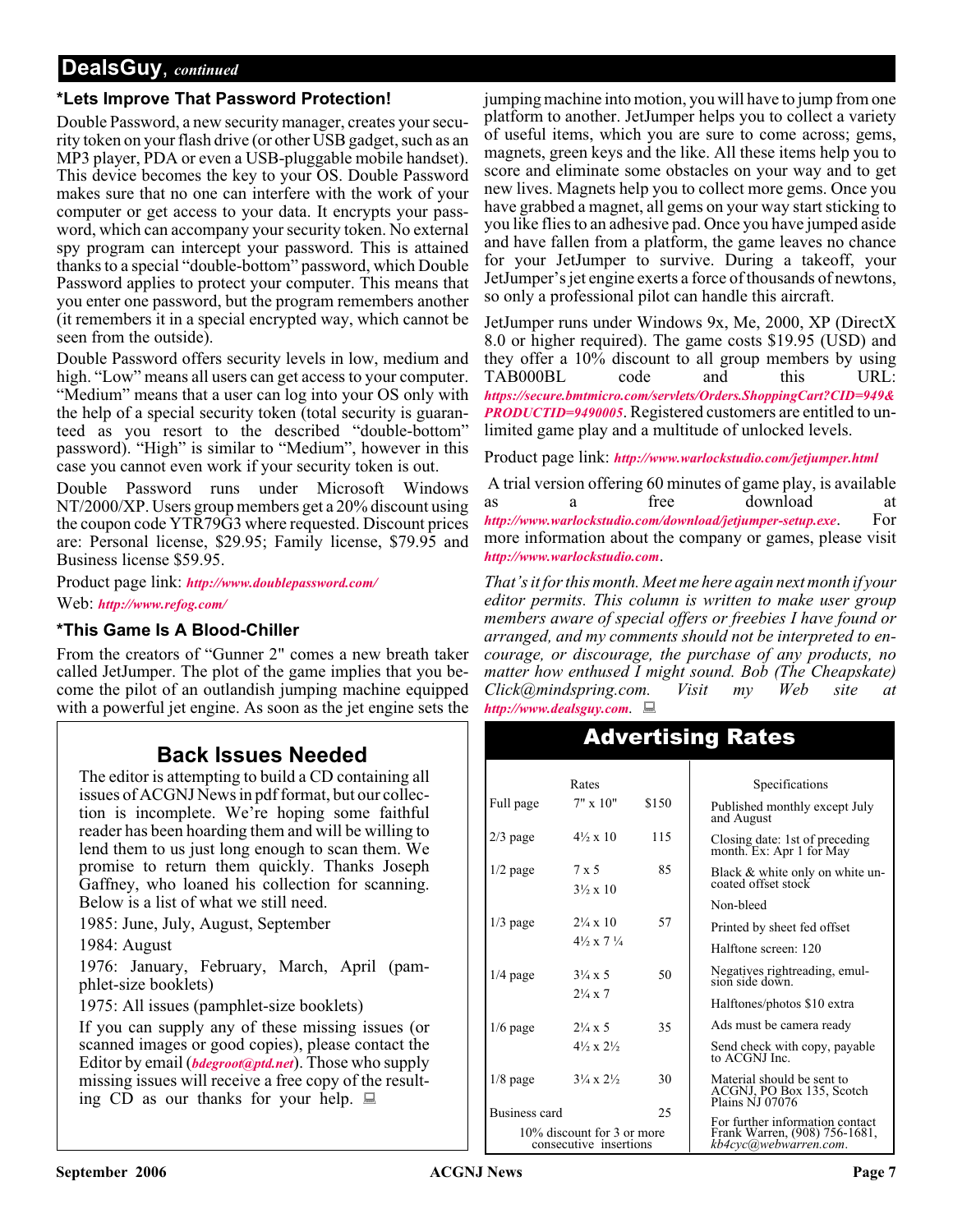## **HOPE Number Six Hacker Convention in NYC**

*by Cass and Ruth Lewart (crlewart@comcast.net), ACGNJ*

If you ever wondered about computer data security and access to databases by unauthorized people, then this was the place to be. The HOPE Number Six (Hackers Of Planet Earth 2006) convention took place in the Hotel Pennsylvania in NYC on July 21-23. This was the sixth convention of its kind since 1994. It was organized by Emmanuel Goldstein, editor and co-founder of 2600 magazine and host of *Off the Hook* on WBAI. The credo of a hacker is to penetrate the barriers of passwords and access restrictions, expose security flaws, and do it without mal-



ice, personal gain or harm to others. Still, there is an occasional clash between hackers and the powers-to-be resulting in some hackers spending extended periods of time in Federal penitentiaries. The malicious version of interference wrongly referred to as *hacking* is commonly called *cracking*. Hacking, which originally started as attempts to penetrate the telephone network, is now more oriented towards computer networks, civil liberties and privacy protection.

The convention drew over two thousand mostly young, enthusiastic, and mostly male participants. In over an acre of space on two floors there were simultaneous talks, panel discussions and movies between 10 am and past midnight each day. The second floor of the hotel was dedicated to a computer network with dozens of computers trying to "hack" each other, a track for running two rented Segway scooters, a lock picking workshop and movie presentations. Two tracks of scheduled talks, plus ad hoc "birds of a feather" groups occupied the  $18<sup>th</sup>$  floor, with an express elevator linking the two floors. Here are some highlights from talks and panels Ruth and I attended during the three days:

• Matt Blaze, who, after being kicked out of high school, got his PhD at Princeton and is currently a professor at the University of Pennsylvania, told the audience that he always proudly puts "hacker" as his occupation on tax returns.

• A talk on vulnerabilities of airport screening devices showed ways of defeating them. A Homeland Security representative was invited to attend, but he declined with the excuse that his boss would never approve expenses incurred to attend a hacker's meeting.

• A well attended session on lock picking — it is actually a sport officially recognized in many European countries and in Canada — showed the latest ways in lock opening without proper keys. The speaker from Denmark demonstrated a new technique called "bumping." A filed down key is simply inserted in a lock and hit with a mallet. This procedure will open in a few seconds most simple locks including those used in postal mail boxes. The session was followed by workshops equipped with a selection of locks and lock picking tools.

• A session on NYC Metro card showed how to read the codes on those and on other magnetic stripe cards. A simple reader made out of a cassette Walkman feeds the signal into the sound card in a PC. A sound card is an excellent A/D converter. A little programming and you know all codes embedded in the stripe.

• *Citizen Engineer*, featured Ladyada, software/electrical engineer and hardware hacker, and Phillip Torrone, senior editor of O'Reilly's MAKE magazine, with demos of outrageous things they did with open source hardware. Can you picture an ancient rotary phone with insides gutted and retrofitted with cell phone circuitry? You can imagine it caused quite a stir in a restaurant, when it rang with the old familiar chimes. Or picture a now obsolete VCR converted into a cat

feeder. Ok, so it looked more like a cat grinder. Or imagine a gadget constructed from LEDs and hidden in a hat, that can unexpectedly turn off TVs from some distance away. Altoids tins figured prominently, as in a charger for the iPod. My favorite was a Roomba vacuum cleaner disguised as a real life frogger (based on the Frogger online video game). Frogger was quite a hit as it meandered across the road dodging cars, just like its video counterpart. Besides the entertainment value, the point is that much of this hardware is not patented and thus "open source." The Internet is a treasure trove of instructions on how to build the various gadgets. Ladyada has drawn on these sources to construct kits that are sold on the Internet. One very popular item is an inexpensive version of a



pricey Moog Synthesizer, that enthusiast have seen fit to improve upon. For more information, see *[www.ladyada.net](http://www.ladyada.net)*, *[www.adafruit.com](http://www.adafruit.com)*, and *[www.makezine.com](http://www.makezine.com)*.

Jello Biafra, former lead singer of the Dead Kennedys and a presidential candidate of the Green Party warned in a two hour speech about the corporate

and government encroachments on individual freedoms. At one point he climbed the podium and mooned the audience to show his contempt for FBI agents who might have been present. His parting message to the hacker community was to hack the electronic voting machines in order to demonstrate their vulnerabilities.

We were so engrossed in the talks we attended that we had completely forgotten we were at a Hacker's Convention. That is, until just before a scheduled talk and panel on *Privacy Is Dead – Get Over It* was about to start. Emmanuel Goldstein and other organizers broke from a huddle to announce that Steven Rambam, the featured speaker, had been arrested earlier that afternoon and removed from the premises in handcuffs by seven FBI agents for supposedly intimidating a witness and impersonating an FBI agent. Par for the course! Rambam, a well-known private investigator, was supposed to show how easy it is to find details past and present of any person in the audience. He even prepared a thick dossier on one

*Continued*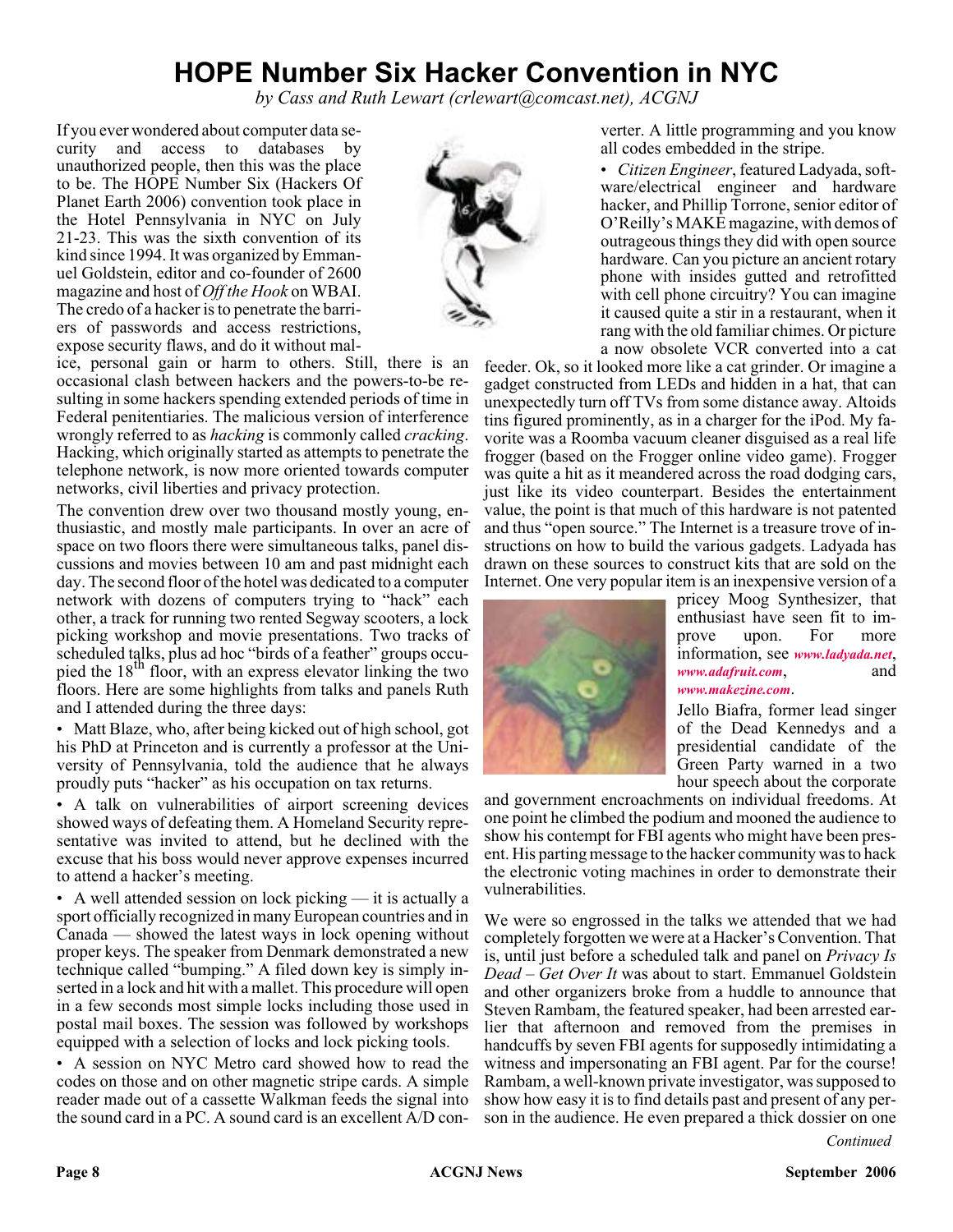## **SP1 to be Abandoned**

*by Chuck Thomas (Chuckt@insightbb.com), Bowling Green Area Microcomputer UG (<http://www.bgamug.org/>)*

A popup message from Windows Update has been alerting me recently to the fact that Microsoft is ending its support for Windows XP Service Pack 1 (SP1) as of October 10, 2006. It offers a free download of SP2, which will continue to be supported once installed.

If, like me, you are still running SP1, you might think that it is no big deal since you never call or write Microsoft for support anyhow! But the one big problem is that there will no longer be any security updates for the old version of XP. Microsoft is regularly learning of security holes in their OS and issuing updates that you should be installing to keep your computer somewhat safe from hackers. These security updates will continue to be available to XP users with SP2 installed, but they will end in October for SP1.

If you don't know whether SP2 is installed, simply click Start/My Computer (or the My Computer link on your desktop) and then on the left side of the My Computer window under System Tasks, click View system in formation. The System Properties window that pops up will show basic information about your computer, including the installed Service Pack for XP. If you need to upgrade to SP2, go to

*[microsoft.com/wi ndowsxp/sp2/defau l t.mspx](http://www.m icrosoft.com/wi ndowsxp/sp2/defau l t.mspx)*. You'll find a link in the Get Windows XP SP2 Now box to receive the huge file on a CD by mail for only the cost of mailing. This saves you the trouble of a long download and provides a CD for quick reinstall if it should be necessary. The page also provides "quick tips for a successful upgrade" under the How link.

Similarly, support is finally ending on the same date for Windows 98, ME, and NT. But I doubt that many of you are running these operating systems these days, and if you are you long ago ceased to worry about support from Microsoft!

Some of you may have heard that Microsoft announced that support for Windows XP Home and Media Center Edition would be discontinued at the end of 2006 — regardless of which service pack is installed. But that was an error, according to Microsoft. Here is the full story on that Micro-soft gaff from ZD Net news:

Until Tuesday night, a posting on Microsoft's Web site stated that support for Windows XP Home and Windows XP Media Centre Edition would end on 31 December, 2006. That would mean no more security fixes or any other support items, such as warranty claims, for users of those operating system prod-

*Continued*

## **Hope Number Six Hacker Convention**, *continued*

of the previously selected volunteers. Mr. Rambam is currently on bail and was interviewed on the *Off the Hook* program on WBAI a few days later. He promised to show next month the results of the investigation he conducted on the volunteer. He did not discuss on advice of his lawyers his own predicament!

A panel on *phishing* (fraudulent attempt to extract sensitive information from a victim by posing as a legitimate business) was headed by two experts who defend financial institutions against phishing frauds. Most of the phishing programs are written by American programmers, where writing such programs is not a criminal offense. The phishing programs are then sold to mostly Russian gangs which collect information on hundreds of credit cards and bank accounts, extracted from unsuspecting victims, quickly use them and then regroup. It was interesting to hear that some of the perpetrators openly discussed their exploits in various chat rooms, which led to several arrests.

Saturday's Keynote was by Michael Hart, who started Project Gutenberg in 1971, when he was given \$100 million in computer time to do "something of value." He chose to develop the electronic storage, retrieval, and search of what is stored in our libraries. Creating a free electronic library has become his life's work and mission. Through a fluke, much of Sir Arthur Conan Doyle's work is copyright free. I have downloaded, courtesy of Project Gutenberg, many human-read (as opposed to the less desirable computer-generated) Sherlock Holmes stories into my MP3 player. Hart distributed

free DVDs containing the entire collection of text eBooks in the Project Gutenberg Library, some videos, some HTML eBooks, and some audio books in MP3 format. Hart's mission is to encourage the creation and distribution of eBooks. Read how you can contribute at *[www.gutenberg.org](http://www.gutenberg.org)* or on the introductory page of the DVD. Just let us know if you would like a copy.

The always popular session on Social Engineering was geared towards recent power failures in the borough of Queens. In a phone call to a McDonald's franchise in Queens, Emmanuel Goldstein convinced them to turn off the air conditioning and one of the cash registers to conserve electricity, and to admit a Con Edison "repairman" when he shows up. Several people were then called and told that their "Do Not Call" will soon expire. They then volunteered all kinds of personal information to remain on the "Do Not Call" list. Out of consideration to the people called, the panel organizers blocked from the au-

dience this part of the calls.

For the Do-it-yourselfer it was shown in another session how to convert a nailing gun into a machine gun, and also many other crazy projects.

The meeting was a lot of fun and very informative — Ruth and I really enjoyed it! If you want to find out more about hackers listen to "Off the Hook" on WBAI-FM (99.5), Wednesdays at 7:00 pm. This year most of the talks and panel discussions were recorded and will be available on DVDs for a fee and as MP3 audio files for free downloading (try *[www.2600.com](http://www.2600.com)*).

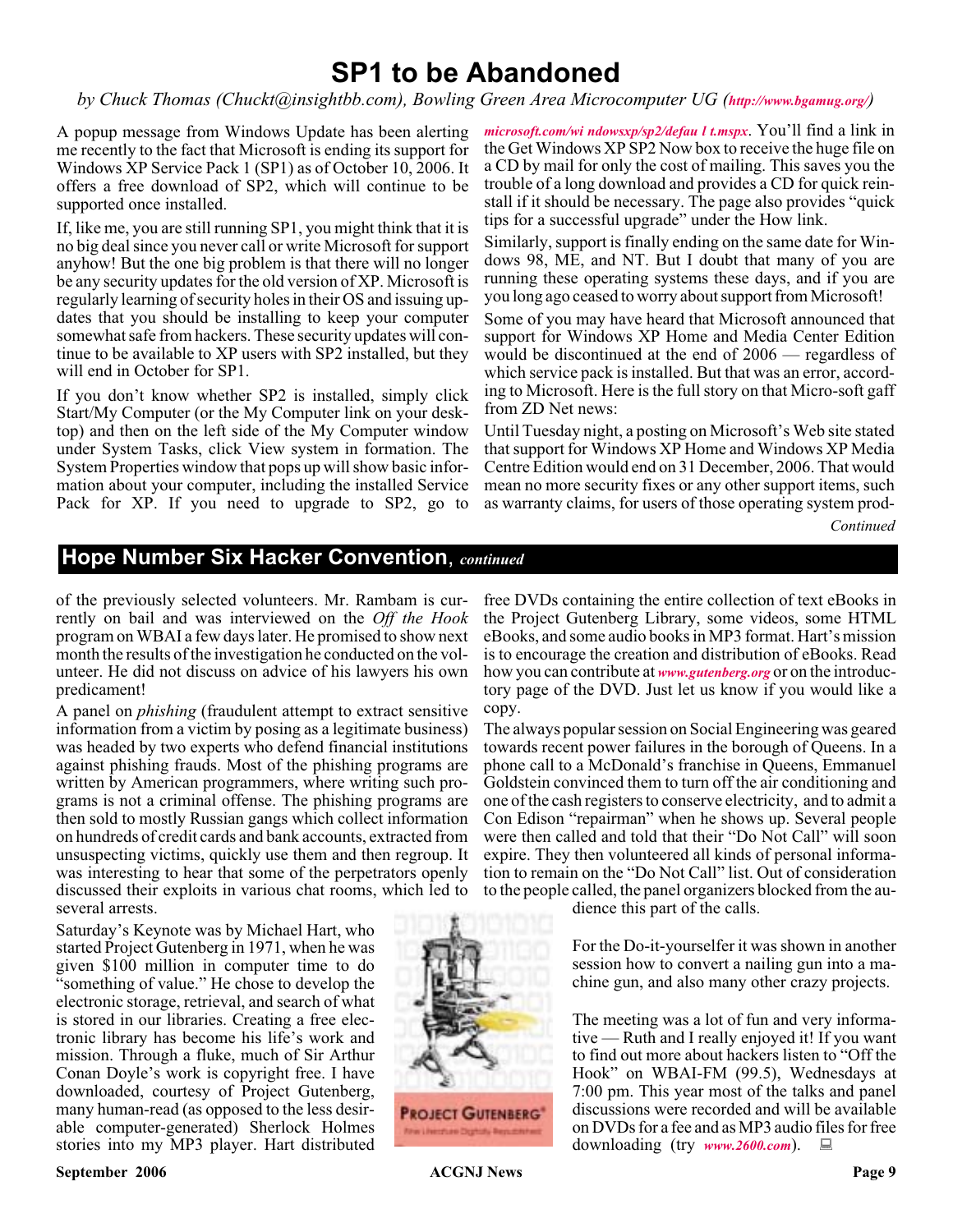## **Do Shield Laws Extend to Bloggers?**

*by John Brewer (johnb@jnbrewer.com), Computer Club of Oklahoma City (<http://www.ccokc.org/>)*

The first amendment to the US Constitution contains a number of important personal rights. It reads as follows: "Congress shall make no law respecting an establishment of religion, or prohibiting the free exercise thereof; or abridging the freedom of speech, or of the press; or the right of the people peaceably to assemble, and to petition the Government for a redress of grievances." Analysis of the amendment confirms why the courts have been given the task of interpreting the language through the years.

One of the important parts of the amendment is freedom of the press. In order to protect the press, approximately 31 States have enacted "shield laws." Journalists are protected by a qualified (limited) First Amendment right protect their confidential sources. Many of the federal circuits have held that a qualified privilege exists. However, journalists are frequently challenged to reveal their confidential sources. This privilege has received attention recently in the New York Times Co. v. Gonzales case that involves the phone records of Judith Miller. An interesting variation to this issue is whether Internet journalists have the same protection as print journalists. A recent case in California has examined this issue. The case involved some Internet web site and Apple Computer.

Apple brought an action in California alleging that persons unknown caused the wrongful publication of secret plans on the World Wide Web to release a device that would facilitate the creation of digital live sound recordings on Apple computers. In an effort to identify the source of the disclosures, Apple sought and obtained authority to issue civil subpoenas to the publishers of the Web sites where the information appeared and to the email service provider for one of the publishers. The publishers moved for a protective order to prevent any such discovery. The trial court denied the motion on the ground that the publishers had involved themselves in the unlawful misappropriation of a trade secret. A California Court of Appeals held that his was error because (1) the subpoena to the email service provider could be enforced consistent with the plain terms of the federal Stored Communications Act (18 U.S.C. §§ 2701-2712); (2) any subpoenas seeking unpublished information from petitioners would be unenforceable through contempt proceedings in light of the California reporter's shield (note: California has a shield provision in the State Constitution) and (3) discovery of confidentiality.

petitioners' sources is also barred on this record by the conditional constitutional privilege against compulsory disclosure of confidential sources. The Court of Appeals issued a protective order.

The Electronic Frontier Foundation is directly involved in the litigation. The following is extracted from the EFF web site.

"The whole mess began in December 2004, when Apple filed suit against 20 unnamed and presumably unknown individuals, referred to in the court filing as "Does," for leaking confidential materials on an Apple product under development to several Web publications. As part of its investigation, Apple subpoenaed Nfox — for communications and unpublished materials obtained by PowerPage publisher Jason O'Grady. A Santa Clara trial court upheld the subpoena in March of 2005 and the EFF appealed.

"In a 69-page ruling, the 6th District Court of Appeal ruled that bloggers and webmasters are no different in their protections than a reporter and editor for a newspaper. "We can think of no workable test or principle that would distinguish 'legitimate' from 'illegitimate' news," the judges wrote.

"Any attempt by courts to draw such a distinction would imperil a fundamental purpose of the First Amendment, which is to identify the best, most important, and most valuable ideas not by any sociological or economic formula, rule of law, or process of government, but through the rough and tumble competition of the marketplace," they wrote.

"Today's decision is a victory for the rights of journalists, whether online or offline, and for the public at large," said EFF Staff Attorney Kurt Opsahl in a statement. Opsahl argued the case before the appeals court last month. "The court has upheld the strong protections for the free flow of information to the press, and from the press to the public."

"Apple argued its right to trade secrets trumped Constitutional rights, and it had exhausted other sources to determine the source of the information, even though Apple had not deposed employees who were in a position to know, Kevin Bankston, a staff attorney for the EFF told internetnews.com. The lower court decision agreed, and said Apple's trade secrets rights would trump any journalist's rights to source

*Continued*

## **SP1 Abandoned,** *Continued*

ucts. But the posting was incorrect, Ines Vargas, program manager at Microsoft, told ZDNet UK sister site CNET News.com. The software maker has updated the online information to reflect that the consumer Windows XP editions, along with XP Professional, will be supported until two years after Vista ships, she said. Vista, the long-delayed next update of Windows, is expected to arrive by the end of the year.

"This was brought to our attention late last week, and since then, we have worked diligently to make the change on the site, which was effective Tuesday night," she said. "It was not

a change in support policy. It is reflective of the policy as we understand it.'

….so we can rest easy knowing we are safe in the hands of Microsoft!

*There is no restriction against any non-profit group using this article as long as it is kept in context with proper credit given the author. The Editorial Committee of the Association of Personal Computer User Groups (APCUG), an international organization of which this group is a member, brings this article to you.*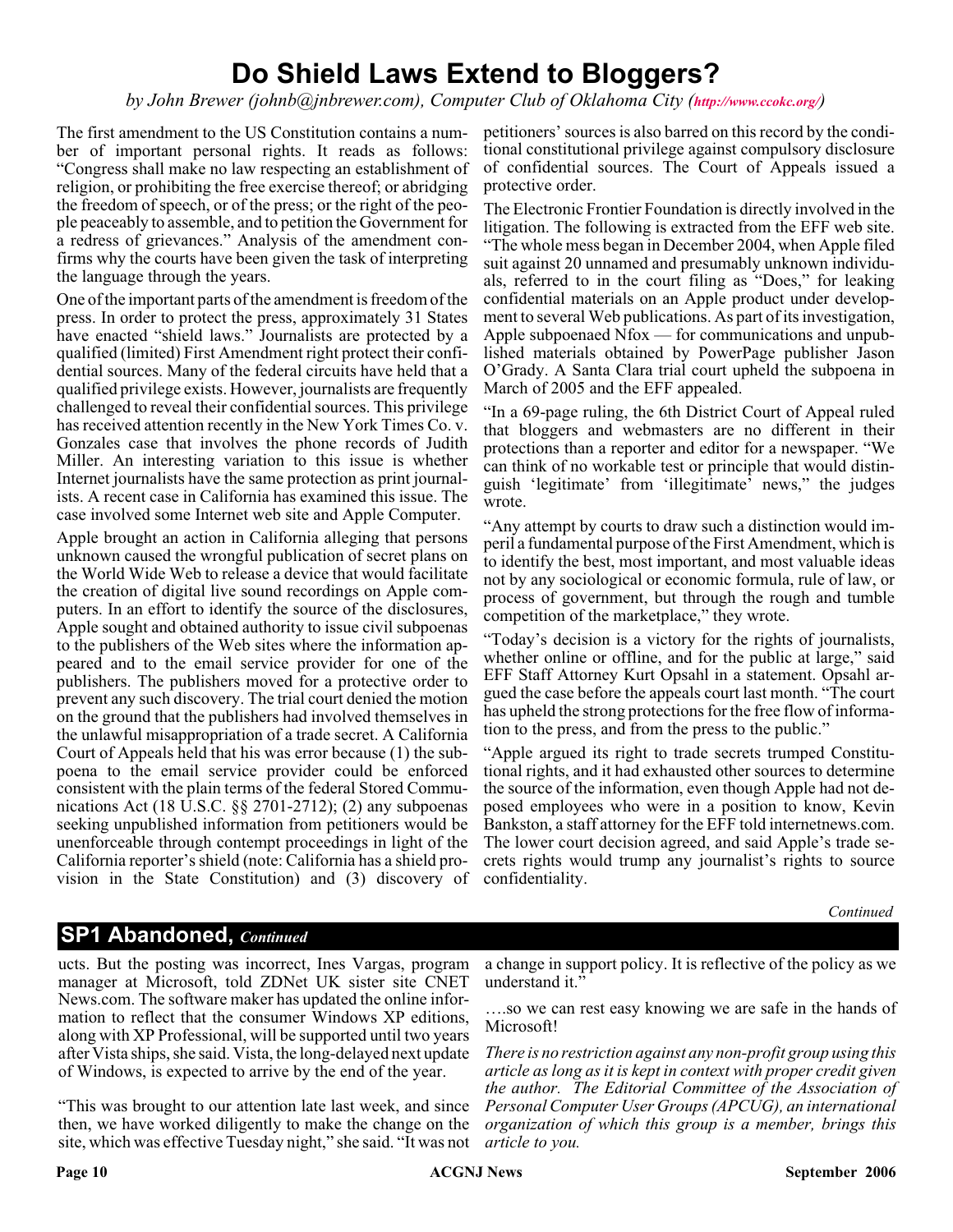## **"Suddenly…" or "I didn't do anything!" Part 1 A month's log of a Sun City Anthem Computer Club "house call" doctor**

*by Charles W. Davis (Chas@anthemwebs.com), Sun City Anthem Computer Club ([www.myscacc.org](http://www.myscacc.org))*

In working to help Club members and others with their computer problems during the Thursday morning Computer Talk sessions, or more often when making "house calls," I often hear strange tales that usually involve acts of some gremlin like creature. However, gremlins are more closely related to mechanical problems in aircraft.

Generally the caller's comments start with "all of a sudden" or "suddenly" and end with "I didn't' do anything." I can only surmise that it was probably one of cartoonist Bill Keane's ghostly imps "Not Me." "Nobody" or even "Ida Know." Some recent examples:

#### **"Suddenly…"**

One morning a couple of weeks ago, I received a call and the person on the other end of the phone connection was obviously very upset. She exclaimed: "Suddenly all of my desktop icons are gone! I didn't do anything! Please help me!"

This situation seemed to be serious. I had never heard of this happening. I didn't have anything on the calendar for another two hours so I hopped in my 1999 Sapphire Blue Mica Miata for the short drive up the hill to her Tall Mesa Village home. She was right, the icons were indeed missing. A simple right click on the blank desktop, hover over *Arrange Icons by:* and then click on *Show Desktop Icons*. This was definitely an act by the "little people." As I said, I hadn't heard of this situation before. It must have been "Not Me" wishing to get off the hook by whispering in my ear how I might arrive at the solution. Since the club member was in the back room and the house girl had let me in, I quickly left the scene.

The next day the same lady called and said that her "My Computer" Icon was missing from the desktop. Realizing that it wasn't the normal desktop shortcut icon, I was puzzled. Not thinking things through, I again slid onto the seat in the Miata and shortly arrived on the scene. Sure enough most icons were visible, but the "My Computer" icon was not in its normal position. It wasn't immediately visible. I later noticed the top edge of the icon protruding just above the task bar. Once again, I moved the pointer to a blank spot on the desktop, a right click on the mouse and chose *Arrange Icons by* and chose *Name*. The My Desktop icon again assumed its prominence at the upper left. She said that she didn't drag and drop it down there. As I picked up a \$20 donation to the Club, I assumed that it must have been "Nobody" and left for home.

### **"Suddenly…"**

Monday morning is usually the time for the phone calls to begin. On a recent Monday, the caller sheepishly states that "suddenly I can't access the Internet." I recognized that the person speaking to me is the same one whose 18 year old granddaughter had placed hundreds of malware programs on his laptop two weeks before. At that time I had suggested a router/firewall so that she could plug her laptop directly to the router with Internet access. He had immediately gone out and purchased and installed one. Oh yes, the granddaughter had been there over the weekend and had brought her own laptop computer.

The blue Miata once again headed up the hill (from our home in the Valley View Village all destinations seem to be "up the hill.") to their home in Arroyo Vista Village. In just a few

*Continued*

## **Do Shield Laws Extend to Bloggers?,** *continued*

"Bankston said the ruling is a win for anyone who uses email. "A lot of people will hear about this decision and think it doesn't affect them since they are not journalists, but it has a broader impact because of the number of email providers, particularly the number based in this district," he said.

"The court read Federal privacy law to forbid civil litigants like Apple from subpoenaing an individual's e-mail from e-mail providers. Instead, the court said civil litigants must subpoena you directly, and if you are a journalist, you can assert your rights of confidential sources.

"So they have to subpoena you rather than doing an end run around your rights and going straight to your e-mail provider," said Bankston.

If Apple chooses to appeal, the case goes to the state Supreme Court. Thus far, the sources for the original story have not been revealed, "and hopefully based on this decision they never will," said Bankston.

This is an interesting issue. The California case is far from over and this issue will continue to be litigated across the country.

*John Brewer practices law in Oklahoma City, is a member of the Governor's and Legislative Task Force for E-Commerce, and enjoys issues relating to eBusiness and cyberspace. Comments and questions are welcome and can be emailed to johnb@jnbrewer.com.*

*In accordance with Title 17 U.S.C. Section 107, this material is distributed without profit to those who have expressed a prior interest in receiving the included information for research and educational purposes. The article may contain sources for content as attributed within the article.*

*There is no restriction against any non-profit group using this article as long as it is kept in context with proper credit given the author. The Editorial Committee of the Association of Personal Computer User Groups (APCUG), an international organization of which this group is a member, brings this article to you.*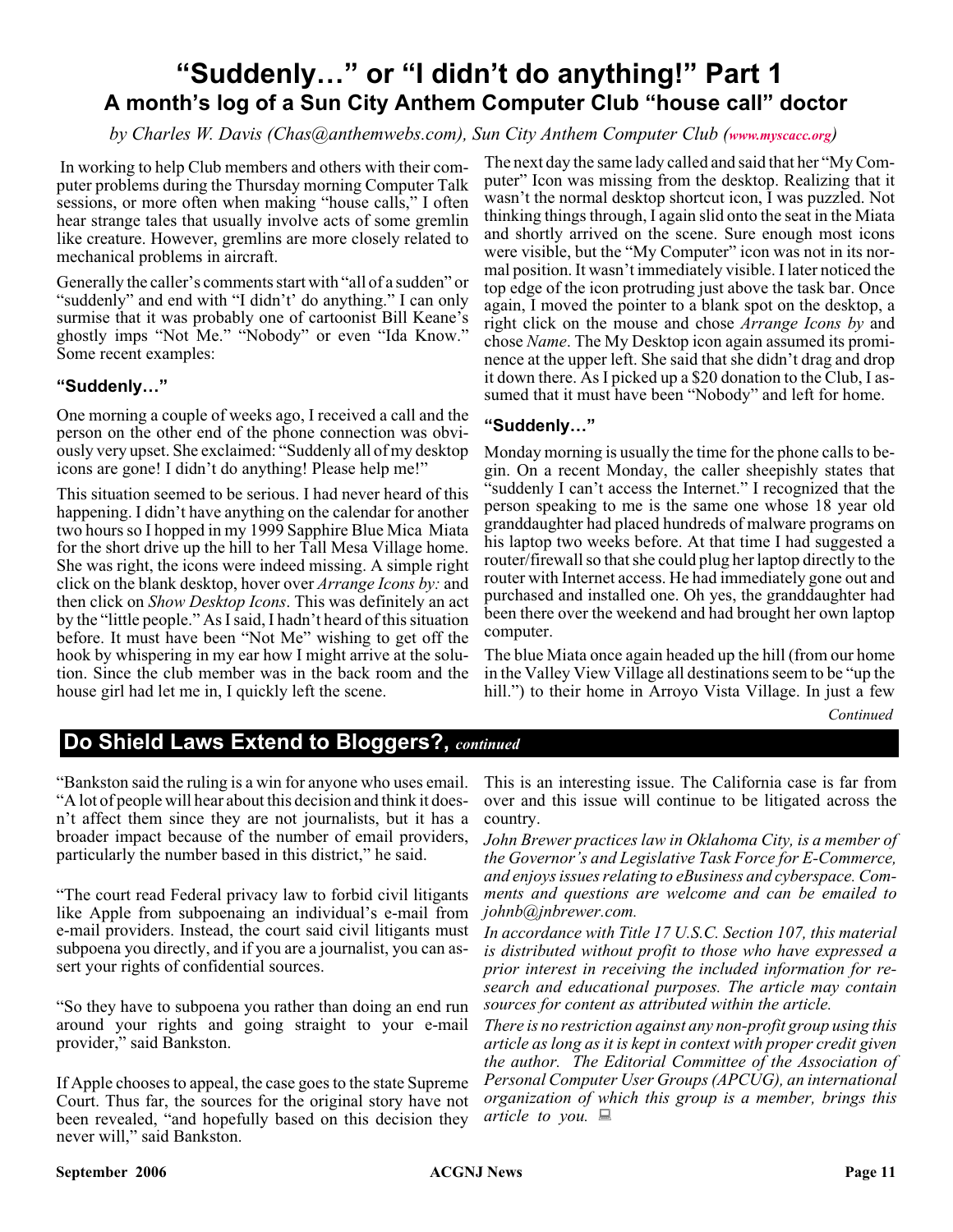## **Suddenly,** *continued*

minutes, I found that the dear child didn't plug the cable into the router as instructed, but had used grandpa's computer. Since she was an AOL user, she attempted to change Gramps' Accounts from Cox Cable to AOL dialup and failed. It would have been so easy for her to have just gone to AOL using Internet Explorer. She left for school Sunday evening and didn't mention a thing to Gramps. That way, she didn't have to tell on either "Ida Know" or "Not Me." I picked up the \$20 donation to the club and was soon on my way.

An admonition: Set up a Guest Account without Administrative rights. Place a User name and password on the Administrative (your's) account.

## **"All of a Sudden…"**

"All of a sudden" turns up many times a month and in some unusual situations. Last week, I received a call from a member that was using Microsoft Office Outlook. It seems that she had been entering information into a new contact when "all of a sudden" she couldn't enter information. She explained that she had been using Outlook and contacts for years and had never had this problem. Since this didn't seem (to me) that this required immediate attention, I arranged an appointment for the next morning. My Miata and I arrived at her Golf Mesa Village home just as the Grandfather clock guarding the entry was announcing that it was 10:00. Grandfather clocks that I am aware of don't announce "a.m." or "p.m."

She met me at the door and we proceeded to the office and she took her place in front of her computer to show me what was happening. She began keying in the house number, using the numeric key pad and just as she had said, nothing worked as expected. I immediately saw why this had happened so "suddenly." Apparently "Nobody" had pressed the Num Lock key thereby turning it off. So as she would enter a house number, things went wild as the 2,4, 6, and 8 keys acted as direction keys, 7 & 9 were Home and Page Up respectively and 1 & 3 were End and Page down. I asked her to press the Num Lock key and "all of a sudden" the problem was resolved. I collected the \$20 donation check to the club and was homeward bound — downhill of course.

## **"Suddenly…"**

On another Monday, I received a call from a member stating that she had recently upgraded to MS Office 2003 and a short time later, suddenly she could no longer access MS Publisher files. This was the result of someone else messing with functions that they should have stayed away from. Support teams at Norton will vow "Not me." But when the lady was directed to an article titled "How to use Office programs with the Norton Anti-Virus Office plug-in" she was able to resolve the problem as I watched. This article can help you extricate yourself: *<http://support.microsoft.com/kb/329820/en-us>*

It is maddening to think that one, nay thousands upon thousands, must jump through hoops because a bunch of programmers at Symantec can't get it right. I have never understood their automatic plug-in installation. At least they should tell the user, including a list of possible problems and their resolution, and let them make a decision as to whether to

install the plug in. Who needs viruses when "reputable" software manufacturers can do things like this to you?

A long time ago, in computer time, but actually just over a year ago, I stopped paying the extortion money for antivirus software and have used the free AVG antivirus, which is available from *<http://free.grisoft.com/doc/1>*

## **"Suddenly..."**

"Suddenly" you can't open Word or most other Microsoft Office products. This happened because you owned a Hewlett Packard multi-function printer with a flash memory card reader. It seems that a security update messed with the logic for these systems and caused much havoc around the world. A follow-on update was released to affected computers during the 4th week in April. If you are still having the problem, go to *Start* then *Windows Update*, download and install all Critical updates. It seems that "Ida Know" visited Microsoft's Redmond campus.

## **Suddenly…"**

Last week, one of your neighbors in the Valley View Village went to his neighbors stating that his phone went "dead." On investigation, it was learned that he had ordered and installed a new Voice over Internet Protocol (VoIP) phone system. Some of the equipment had arrived, but due to a transposition of digits when entering the credit card number, the important "Silver" box did not get shipped. "Ida Know" didn't know how the mix up occurred. "Who Knows" stated that the customer probably discarded the silver box with the packaging. However, the land line telephone provider had been notified to discontinue the service. "Dead line!"

An admonition: Always check the contents of packages to make certain that all components are included before installing anything! The Federal Communications Commission has a web site that explains most aspects of VoIP: *<http://www.fcc.gov/voip/>*

### **Not so "Suddenly…"**

This particular call arrived on a Tuesday, so I was surprised to hear: "Suddenly I can send e-mail but I can't receive any messages. Everything times out. I've called Cox Communications and since I use Office Outlook 2003, they weren't much help." This phone call came in at a time that Vickie was out and wouldn't return for a while, so I slid behind the wheel of the Miata and headed for Ridgecrest Village to see what had happened so "suddenly."

It took several minutes of attempting to send messages to the owner's e-mail address. Sure enough the message would be sent, but no incoming messages. After some time it would all time out. The first inbound message would never arrive. I found that there was no Internet access using Internet Explorer. I installed Firefox from my USB Flash memory and was then able to access the internet. At this time clues began to appear one-by-one.

Norton Internet Security was warning of Firefox accessing the Internet — twice! ZoneAlarm was warning of Firefox accessing the Internet!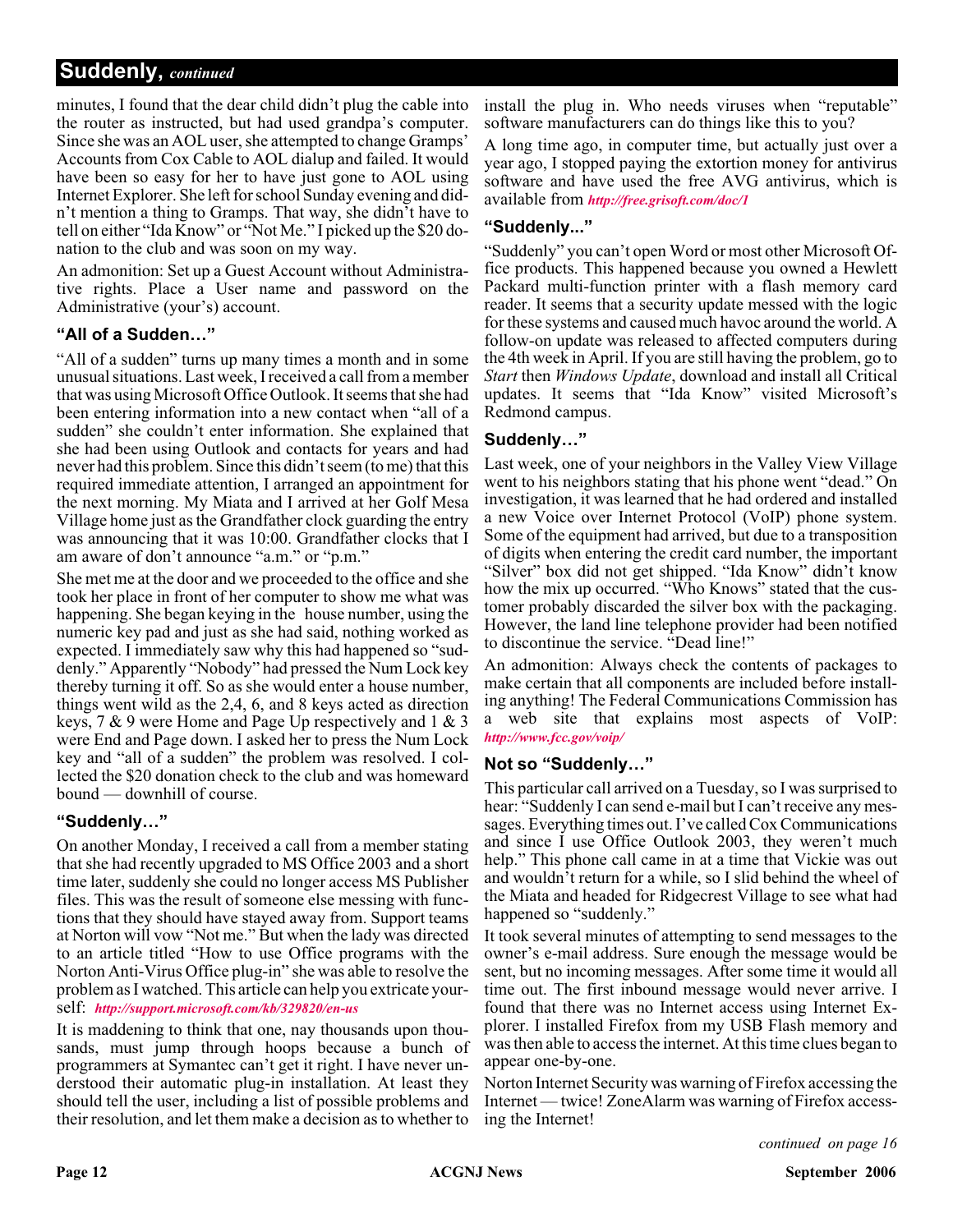## **PHP?**

Anyone interested in a new PHP SIG (Interpreted Script Programming Language), please get in touch with John Raff (*[jraff@comcast.net](mailto:jraff@comcast.net)*). PHP is a widely-used general-purpose scripting language that is especially suited for Web development and can be embedded into HTML. If you are new to PHP and want to get some idea of how it works, try the introductory tutorial (*<http://us2.php.net/tut.phpv>*).

#### **NJ Gamers**

*Gregg McCarthy (greggmc@optonline.net)*

*<http://www.NJGamers.com>*

#### *[www.lanparty.com](http://www.lanparty.com)*

**The next Friday Night Frag will be September 8, 6 p.m. to Saturday 12 noon — 18 hours for 5 bucks!**

BYOC - Bring your own computer

BYOF - Bring your own food.

and if you don't like sitting on metal chairs... BYO chair!

#### **Window Pains**

*John Raff (jraff@comcast.net)*

#### *<http://www.acgnj.org/groups/winpains.html>*

This meeting is a combination of the older PC Symposium, PC User Group and Random Access Session which are now defunct. The intent is to provide the members with Windows oriented application discussions both Microsoft and Linux style. The presentation will be directed toward the more heavy technological level of attendee, although newbies are welcomed.

*September 15*: Jen Clausen will present to user group members on behalf of Sandhills Publishing. The presentation, aiming to educate attendees about Sandhills Publishing's magazines and the Smart Computing User Group Program, will step members through an issue of Smart Computing, convey the value of SmartComputing.com through a live demonstration, and introduce attendees to Smart Computing's sister publications - PC Today, Computer Power User, and the Reference Series. Each attendee will receive a packet of Smart Computing goodies and be eligible to win other Smart Computing merchandise. We invite anyone interested in expanding their computer knowledge to attend.  $\Box$ 

#### **Genealogy**

#### *Frank Warren (kb4cyc@webwarren.com)*

#### *<http://www.webwarren.com/kb4cyc/gensig.shtml>*

Genealogy SIG is for genealogists interested in computers and computer users interested in genealogy, and is a forum to assist members in furtherance of both endeavors. Meetings usually focus on genealogy more than on computers. We meet at 8 PM on the fourth Thursday of the month, but we do not meet in November or December. In addition to our Web page, we also have an electronic mailing list. Messages to the list should be addressed to *gensig@webwarren.com*. To subscribe, include the line "subscribe gensig" in the body of the message. *Next meeting September 28*

## **LUNICS (Linux/Unix)**

*Andreas Meyer (lunics@acgnj.org)*

#### *<http//www.acgnj.org/groups/lunics.html>*

LUNICS is a group for those who share an interest in Unix and similar operating systems. While we do quite a bit with Linux, we've also been known to discuss Solaris and BSD too. We generally meet on the first Monday of the month at 8:00 PM at the Scotch Plains Rescue Squad. See the web page for directions and more information. *Next meeting October 2.*

#### **Web Dev**

This SIG is intended to be an open forum for all Website Development techniques and technologies, to encourage the study and development of web sites of all kinds. All languages will be considered and examined. Anyone interested please contact the Chairperson in charge. The current project is a CMS for the club. Anyone interested in starting a new project, come to the meeting and announce / explain. Provide as much detail as possible. One can also send projects to the ACGNJ Newsletter editor for inclusion in the next volume.

WebDev should be an all-encompasing development and examination forum for all issues, applications, OS, languages and systems one can use to build Websites. We currently have two Web dev languages .NET and Java as SIGs but the other langages and OS need to be investigated, examined and tested; Windows, Linux, UNIX, DEC, Vax, HP etc. Intel-PC, Motorola-MAC etc. *Our next meeting September 13*.

#### **MCP**

#### (Microsoft Certified Professional)

*Gregg McCarthy (greggmc@optonline.net) [http://www.acgnj.org/groups/sig\\_mcp.html](http://www.acgnj.org/groups/sig_mcp.html)*

The MCSE SIG is a study group with the goal of preparing for the Microsoft Certification Exams. In February of 2000 "Windows 2000" debuted along with new MCSE tests. It's two years later and we have settled somewhere between W2k Pro/Server and Windows XP in our studies. Windows NT while still viable, is history as far as Microsoft is concerned. Windows .NET server should be out this year and should look like Windows XP-Server.

The books we will be using are "Mastering Windows 2000 Server" by Mark Minasi and the "MCSE Self-Paced Training Kit" from Microsoft Press. These books are important because as a study group we won't have a teacher to explain the concepts. We'll *need* to discuss them in the group. This is a study group, not a class taught by a teacher. Since hands-on training is crucial in acquiring the skills needed for these tests, we try to focus on lab work as well. The Microsoft training kits are good for labs.

*We meet on the first and third Wednesdays of each month from 7 pm to 10 pm.* Attendees are encouraged to bring a PC properly configured with NT, 10BaseT network card, and Netmeetng 2.1. For more info, reading assignments, course schedule, visit our website.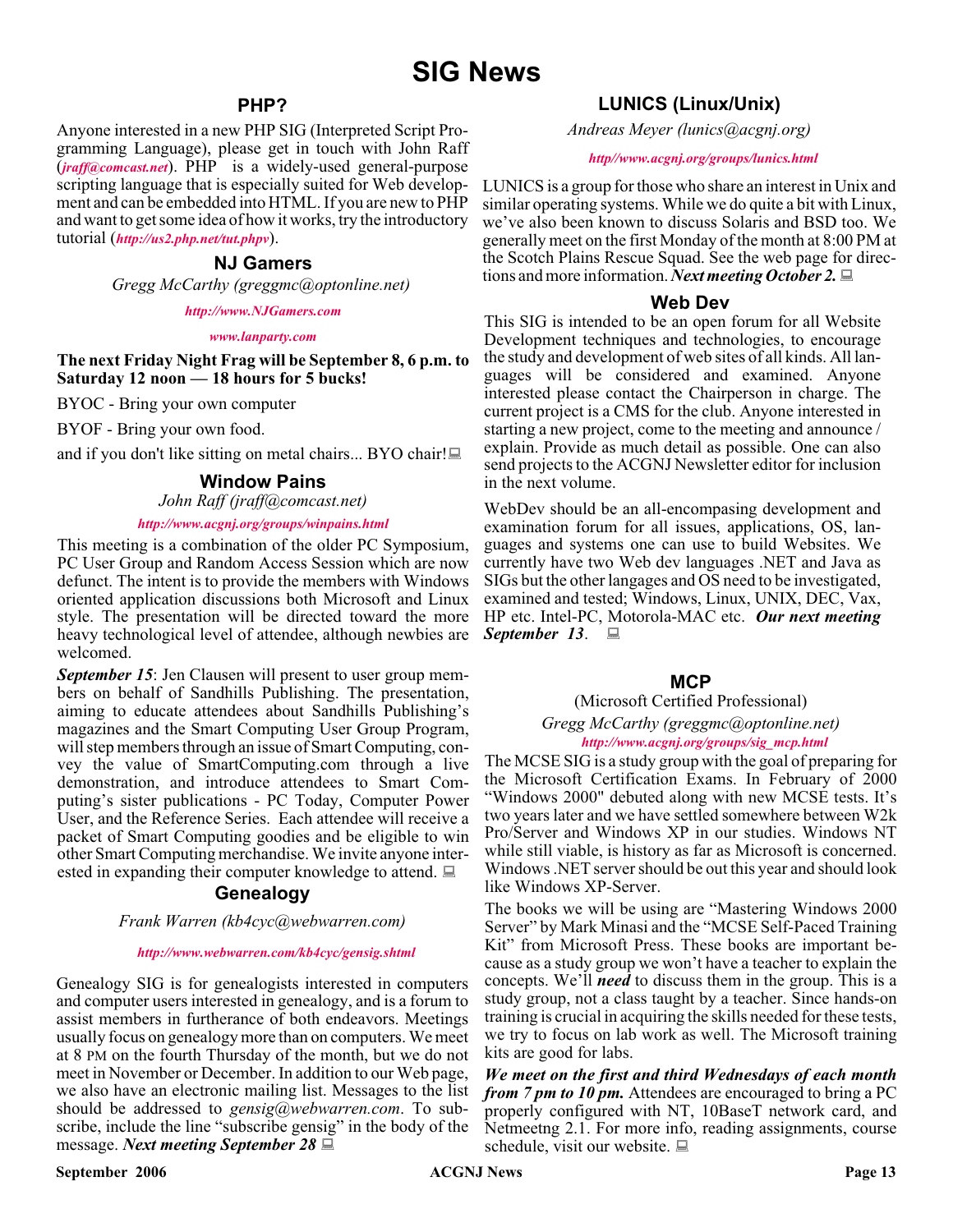#### **Java**

#### *Mike Redlich (mike@redlich.net)*

#### *<http://www.javasig.org>*

The Java Users Group covers beginner, intermediate, and advanced level Java programming. Primary focus is on developing useful/practical applets and applications, but can include related topics such as Java I/O, JavaBeans, Reflection, object-oriented programming and software design issues. Meetings are held the second Tuesday of the month starting promptly at 7:30 PM.

*August*: We held a database "bake-off" — small teams developed a database application using their favorite object-relational bridge (Hibernate, Cayenne, etc.). To make efficient use of time, a small sports MySQL 5.0 database and corresponding POJOs to match the database tables were already created. The mission was to use a tool such as Hibernate and Cayenne to complete mapping and obtain some result sets. Also, there were presentations by Tatjana from Carnagie Associates and Luz Sandoval from Robert Half Technology.

*September 12:* Technical Overview of Java Server Faces  $\Box$ 

### **C/C++ Programming**

*Bruce Arnold (barnold@blast.net)*

#### *<http://www.blast.net/barnold>*

This group is devoted to programming languages in general and C, C++, and C++ for Windows programming in particular. Each month a small but hopefully useful program (complete with source code) is presented for discussion.

*May:* C<sup>++</sup> Tips, Tricks, and Workarounds, VC<sup>++</sup> 6 Compiler*,* CodeProject Snapshot. We discussed an article by Nishant Sivakumar called "C++ Tips, Tricks, and Workarounds", which I found browsing *[www.codeproject.com](http://www.codeproject.com)*. The author explains a number of areas which cause trouble for Visual C++ programers. Topics include hidden modal dialogs, stealing focus, always on top dialogs, going full-screen, expanding / contracting dialogs, removing task bar icon, context sensitive help and other useful tips / tricks.

#### *Our next meeting September 19*.

### **Layman's Forum**

*Matt Skoda (som359@aol.com)*

*<http://www.acgnj.org/groups/laymans.html>*

*We meet on the second Monday of the month* (no meetings in July and August) to discuss issues of interest to novice users or those who are planning to get started in computing. Watch our Web page for updates and announcements.  $\Box$ 

### **DotNet**

*Jim Wong*

#### *<http://www.jimw.net/acgnj/>*

*May*: Some of the items discussed:

- \* putting comments in source code
- \* training videos
- \* creating and using a simple class
- \* stepping through code with debugger

#### *Next meeting: September 21*

### **Investing**

*Norm Wiss (cut.up@verizon.net)*

#### *[http://www.acgnj.org/groups/sig\\_investment.html](http://www.acgnj.org/groups/sig_investment.html)*

The Investment SIG continues with presentations on how to use analysis programs TC2000 and TCNet. Large charts are presented on our pull down screen and illustrate the application of computer scans and formulas to find stocks for profitable investments. Technical analysis determines buy points, sell points and projected moves. Technical analysis can also be used on fundamentals such as earnings, sales growth, etc. *Our next meeting: September 14.*

## **Macintosh Users**

*Keith Sproul (ksproul@noc.rutgers.edu)*

This group is no longer meeting, but Keith is still available to help Mac users via telephone or email.  $\Box$ 

## **Main Meeting**

*<http://www.acgnj.org/groups/mainmeet.html> Evan Williams (nhpressgo@blast.net)*

*June 2:* Transferring Old Home Movies to DVD, by Leonard Thomas. *No September meeting. Next meeting October 6*.

### **Online Auction**

Bill Brown (onlineauction@acgnj.org)

Due to overwhelming response to a seminar held on April 7, the membership decided to form a permanent group. The group will meet on the first and third Wednesdays of the Month. The first meeting was held Wednesday, May 17. The topic was a general overview of online auctions and basics to getting started. The second half of the meeting will be a question and answer period. The general public is invited at no charge. Membership representatives will also be available for those who would like to join the organization.

These are the eight topics for discussion. We will cover all types of online auctions, as members chose. The general format of the meetings will be from 7:30 to 10 PM. The first 45 minutes will be to discuss the topic for the evening. A short break will be taken, the remainder of the time will be for specific questions to the topic followed by general questions and bull session. During the entire time, online presence will be established and examples will be given on screen.

1. Getting Started: Different Auctions Registering. Buyer account, sellers account Navigating websites.

2. Buying and selling. An overview of searching, sniping, snuffing.

3. Finding things to sell Gnoming, Clearance, Bargain Bins, Flea Markets, Garage Sales, Solicitation

4. Listing an item. Choosing a category, Setting a Price. Buy it now strategies

- 5. Maintaining your sales. Revising and re-listing.
- 6. Collection and payment follow ups.
- 7. Packaging, shipping, Inventory management.
- 8. Going further. Ebay express, stores  $\Box$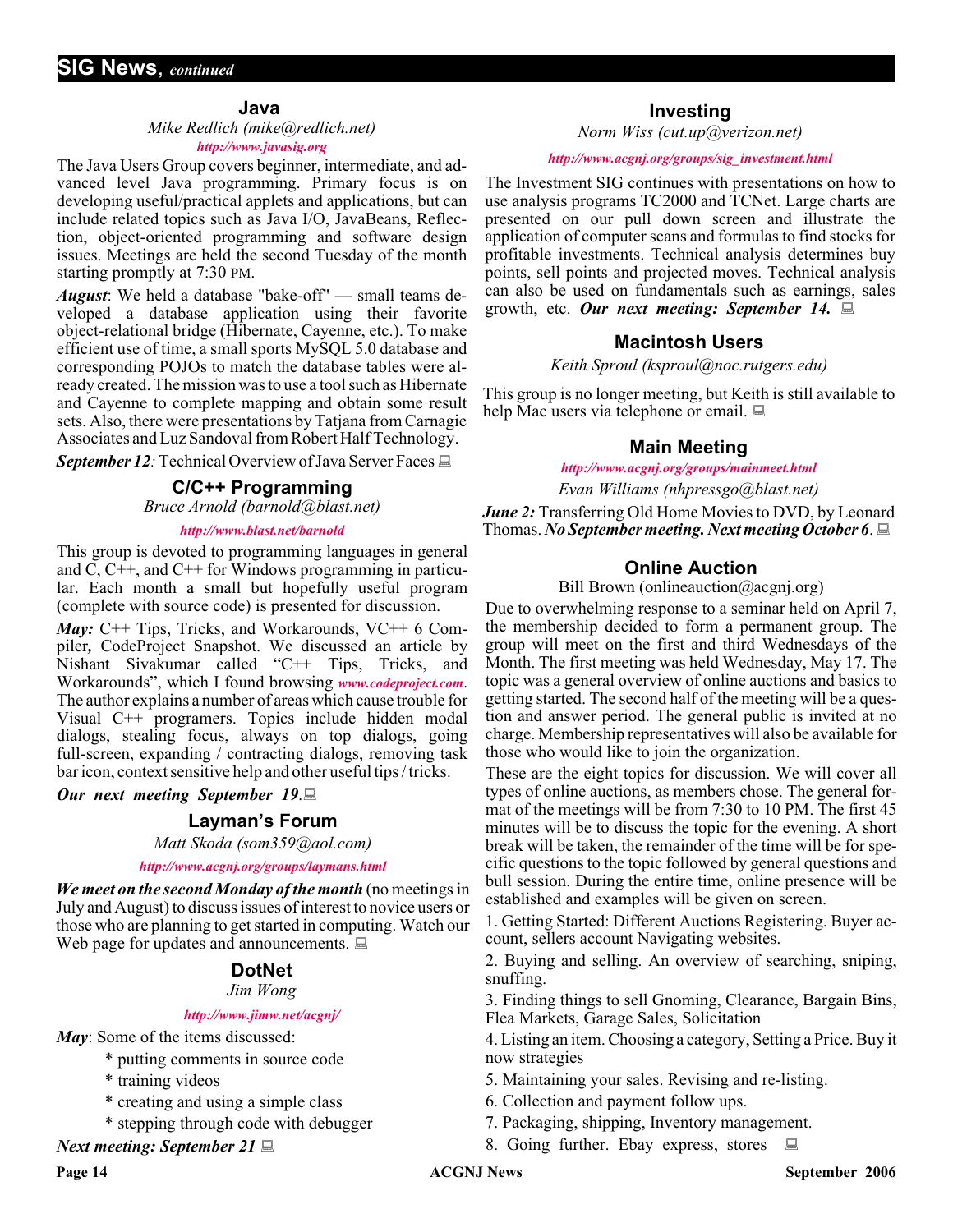## **Guru Corner**

*Jo-Anne Head (tinarock@aol.com)*

## **Discount Computer Magazine Price List**

**As described by the DealsGuy**

| If you need help with any of the technologies listed below,                        |                                         |                                                                                                                           | $1 \, yr$                                                                                                                |         | $2 \text{ yr}$ 3 yr |       |
|------------------------------------------------------------------------------------|-----------------------------------------|---------------------------------------------------------------------------------------------------------------------------|--------------------------------------------------------------------------------------------------------------------------|---------|---------------------|-------|
| you can call on the person listed. Please be considerate and<br>call before 10 PM. |                                         |                                                                                                                           | <b>Computer Games</b>                                                                                                    | \$10.95 | 20.95               | 29.95 |
|                                                                                    | <b>Hardware</b>                         |                                                                                                                           | <b>Computer Gaming World</b>                                                                                             | 14.95   | 28.95               | 41.95 |
|                                                                                    | <b>Scott Vincent</b><br><b>Software</b> | 973-539-8169                                                                                                              | Computer Shopper1                                                                                                        | 16.97   | 32.95               | 47.95 |
| <b>HTML</b>                                                                        | Jo-Anne Head                            | 908-769-7385                                                                                                              | Dr. Dobbs Journal                                                                                                        | 15.95   | 30.95               |       |
|                                                                                    | Mike Redlich                            | 908-246-0410                                                                                                              | Mac Addict                                                                                                               | 10.97   |                     |       |
| <b>CSS</b>                                                                         | Jo-Anne Head                            | 908-769-7385                                                                                                              | Mac Home Journal                                                                                                         | 15.97   | 29.97               |       |
|                                                                                    | Frank Warren                            | 908-756-1681                                                                                                              | Mac World                                                                                                                | 12.95   |                     |       |
| ColdFusion                                                                         | Jo-Anne Head                            | 908-769-7385                                                                                                              |                                                                                                                          |         |                     |       |
| Java                                                                               | Mike Redlich                            | 908-246-0410                                                                                                              | Maximum PC                                                                                                               | 9.95    | 18.95               | 27.95 |
| $C++$                                                                              | <b>Bruce Arnold</b>                     | 908-735-7898                                                                                                              | Microsoft System Journal                                                                                                 | 21.95   | 39.95               |       |
|                                                                                    | Mike Redlich                            | 908-246-0410                                                                                                              | PC Gamer                                                                                                                 | 12.95   |                     |       |
| <b>ASP</b>                                                                         | Mike Redlich                            | 908-246-0410                                                                                                              |                                                                                                                          |         |                     |       |
| Perl                                                                               | John Raff                               | 973-560-9070                                                                                                              | PC Magazine (22/44/66 Issues)                                                                                            | 25.97   | 48.95               | 68.95 |
|                                                                                    | Frank Warren                            | 908-756-1681                                                                                                              | PC World                                                                                                                 | 16.95   |                     |       |
| <b>XML</b>                                                                         | Mike Redlich                            | 908-246-0410                                                                                                              | Wired                                                                                                                    | 6.00    | 12.00               | 17.00 |
| e-Commerce                                                                         | Rick Elbanna                            | 800-323-7575                                                                                                              |                                                                                                                          |         |                     |       |
| Genealogy<br>Frank Warren<br>908-756-1681                                          |                                         | These prices are for new subscriptions and renewals. All or-<br>ders must be accompanied by a check, cash or Money Order. |                                                                                                                          |         |                     |       |
| Networking                                                                         | <b>Scott Vincent</b>                    | 973-539-8169                                                                                                              | Make payable to Herb Goodman, and mail to:                                                                               |         |                     |       |
| Home Automation                                                                    | Charlie Huffsmith                       | 732-549-1734                                                                                                              | Herb Goodman, 8295 Sunlake Drive, Boca Raton,<br>FL 33496                                                                |         |                     |       |
|                                                                                    | Frank Warren                            | 908-756-1681                                                                                                              |                                                                                                                          |         |                     |       |
|                                                                                    | <b>Operating Systems</b>                |                                                                                                                           |                                                                                                                          |         |                     |       |
| WindowsNT                                                                          | <b>Scott Vincent</b>                    | 973-361-5793                                                                                                              | Telephone: 561-488-4465, e-mail: hgoodman@prodigy.net                                                                    |         |                     |       |
| Windows95                                                                          | Rick Elbanna                            | 800-323-7575                                                                                                              | Please allow 10 to 12 weeks for your magazines to start. For                                                             |         |                     |       |
| Windows98                                                                          | Rick Elbanna                            | 800-323-7575                                                                                                              | renewals you must supply an address label from your pres-                                                                |         |                     |       |
| Windows3.1                                                                         | Ted Martin                              | 732-636-1942                                                                                                              | ent subscription to insure the correct start of your renewal.                                                            |         |                     |       |
|                                                                                    | Charlie Huffsmith<br><b>Macintosh</b>   | 732-549-1734                                                                                                              | As an extra service I will mail a renewal notice about 4<br>months prior to their expiration date. I carry more than 300 |         |                     |       |
| Mac O/S                                                                            | Keith Sproul                            | $(732)$ 821-4828                                                                                                          | titles at excellent prices — email for prices. $\Box$                                                                    |         |                     |       |

## **ACGNJ MEMBERSHIP APPLICATION**

Sign up online at *[http://www.acgnj.org/membershipApplication.html](http://www.acgnj.org/membershipApplication.html )*and pay dues with PayPal.

|                                                                                   |                                          |                                                                                                                                                                                                                                      | Dues                        |     |                |                                    |  |  |
|-----------------------------------------------------------------------------------|------------------------------------------|--------------------------------------------------------------------------------------------------------------------------------------------------------------------------------------------------------------------------------------|-----------------------------|-----|----------------|------------------------------------|--|--|
|                                                                                   | <b>US/CANADA</b>                         | <b>FAMILY OF MEMBER</b><br>(No Newsletter)                                                                                                                                                                                           | <b>FOREIGN</b>              |     | <b>STUDENT</b> | <b>SENIOR CITIZEN</b><br>(Over 65) |  |  |
| 1 Year                                                                            | \$25                                     | \$10                                                                                                                                                                                                                                 | \$55                        |     | \$20           | \$20                               |  |  |
| 2 Years                                                                           | \$40                                     |                                                                                                                                                                                                                                      |                             |     |                |                                    |  |  |
| 3 Years                                                                           | \$55                                     |                                                                                                                                                                                                                                      |                             |     |                | \$45                               |  |  |
|                                                                                   | Mail this application and your check to: |                                                                                                                                                                                                                                      |                             |     |                |                                    |  |  |
| AMATEUR COMPUTER GROUP OF NEW JERSEY, INC., P.O. BOX 135, SCOTCH PLAINS, NJ 07076 |                                          |                                                                                                                                                                                                                                      |                             |     |                |                                    |  |  |
| ■ New Member o Renewal ■ Address Change                                           |                                          |                                                                                                                                                                                                                                      |                             |     |                |                                    |  |  |
|                                                                                   |                                          |                                                                                                                                                                                                                                      |                             |     |                |                                    |  |  |
|                                                                                   |                                          | First Name <b>Example 2.1 According to Example 2.1 According to Example 2.1 According to Example 2.1 According to According the U.S. According to According the U.S. According to According the U.S. According to According the </b> |                             |     |                | <b>Phone</b>                       |  |  |
|                                                                                   |                                          |                                                                                                                                                                                                                                      |                             |     |                | E-Mail                             |  |  |
|                                                                                   |                                          |                                                                                                                                                                                                                                      | State <u>______________</u> | Zip |                | URL                                |  |  |
| Mailing Address                                                                   |                                          | What topics would you like to see covered at club meetings?                                                                                                                                                                          |                             |     |                |                                    |  |  |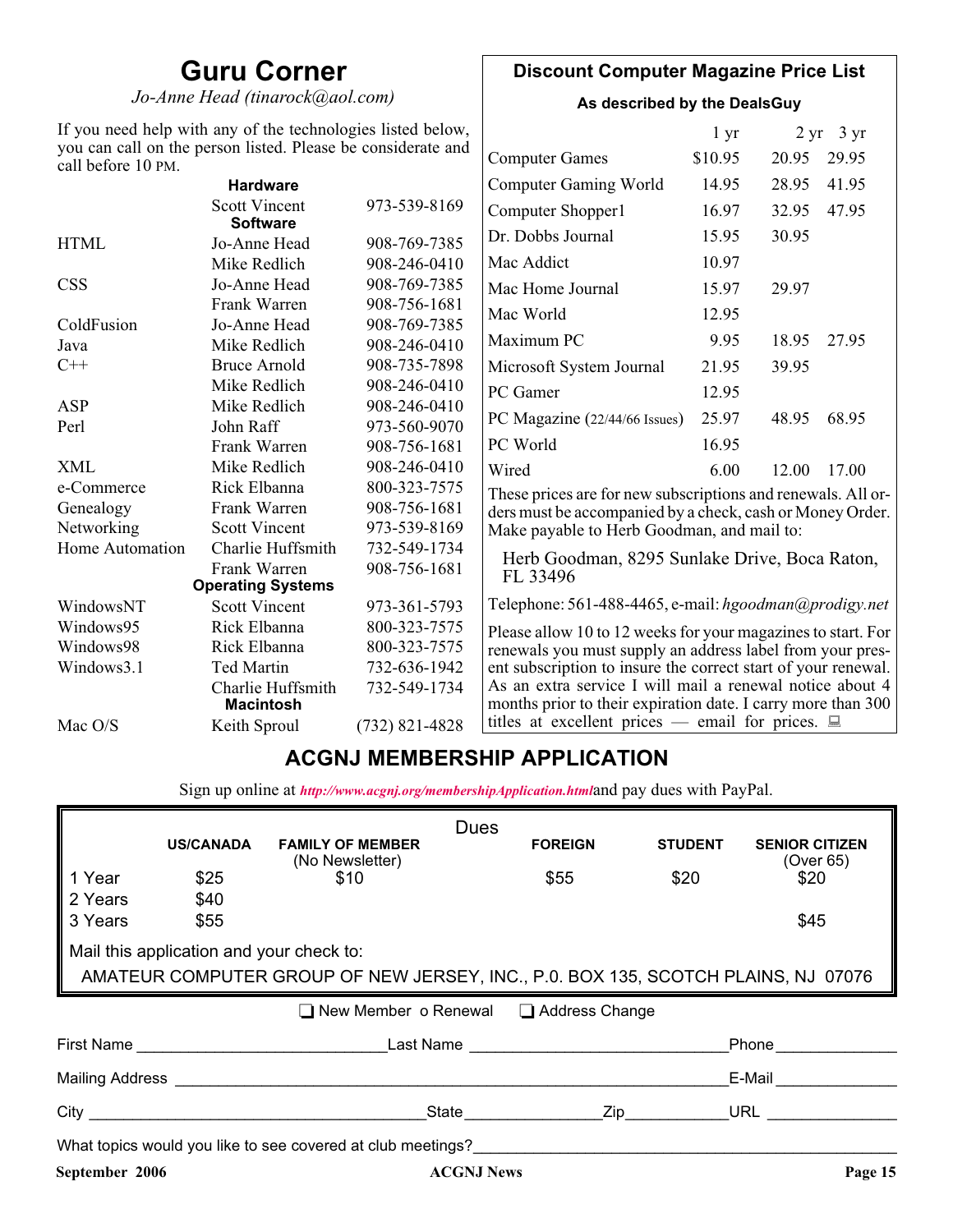| <b>Other Local Computer Groups</b>                                                                                                                                             |                                                                                                                                                    |                                                                                                                                                                      |  |  |  |
|--------------------------------------------------------------------------------------------------------------------------------------------------------------------------------|----------------------------------------------------------------------------------------------------------------------------------------------------|----------------------------------------------------------------------------------------------------------------------------------------------------------------------|--|--|--|
| <b>Princeton Macintosh User Group:</b> 7:15 pm 2nd<br>Tuesday, Jadwin Hall, A-10, Washington Rd,<br>Princeton, $(609)$ 252-1163, www.pmug-nj.org                               | NY/NJ/CT Relational Database User Group:<br>Corporate and independent users. (212) 839-0125                                                        | <b>New York PC:</b> 3rd Thurs, 7 pm, PS 41, 116 W<br>11th St. For info call hotline, (212) 533-NYPC,<br>http://www.nypc.org                                          |  |  |  |
| <b>Computer Education Society of Philadelphia:</b><br>Meetings & Workshops at Jem Electronics, 6622<br>Castor Ave, Philadelphia PA. www.cesop.org/                             | Brookdale Computer Users Group: 7 pm,3rd<br>Friday, Brookdale Community College, Bldg<br>MAN Rm 103, Lincroft NJ. (732)-739-9633.<br>www.bcug.com  | NJ Macintosh User Group: 8 pm, 3rd Tuesday,<br>Allwood Branch Library, Lyall Rd, Clifton NJ.<br>$(201)$ 893-5274 http://www.njmug.org.                               |  |  |  |
| PC User Group of So. Jersey: 2nd Mon., 7 pm,<br>Trinity Presb. Church, 499 Rt 70 E, Cherry Hill,<br>NJ. L. Horn, (856) 983-5360<br>http://www.pcugsj.org                       | Hunterdon Computer Club: 8:30 am, 3rd Sat,<br>Hunterdon Medical Center, Rt 31, Flemington NJ.<br>www.hunterdoncomputerclub.org. (908)<br>995-4042. | NY Amateur Computer Group: 2nd Thurs, 7<br>pm, Rm 806 Silver Bldg, NYU, 32 Waverly Pl,<br>NYC http://www.nyacc.org                                                   |  |  |  |
| Morris Micro Computer Club: 2nd Thurs., Bill<br>Traywick, (201) 635-5393                                                                                                       | Central Jersey Computer Club: 8 pm, 4th Fri-<br>day, Rm 74, Armstrong Hall, Trenton St. College.<br>Rich Williams, (609) 466-0909.                 | NJ PC User Group: 2nd Thurs, Monroe Rm at<br>Wyckoff Public Library, 7 pm. Maureen Shannon,<br>(201) 853-7432, www.njpcug.org                                        |  |  |  |
| <b>Philadelphia Area Computer Society: 3rd Sat, 12</b><br>noon Main Meeting, groups 8 am-3 pm. Upper<br>Moreland Middle School, Hatboro PA. (215)<br>842-9600. www.pacsnet.org | Fairlawn Computer Club: Last Monday,<br>Fairlawn Senior Citizen Center. Joe Mathias<br>(fair.lawn.computer. club@juno.com)                         | Princeton PC Users Group: 2nd Monday,<br>Lawrenceville Library, Alt Rt 1 & Darrah Lane,<br>Lawrenceville, Paul Kurivchack (908) 218-0778,<br>http://www.ppcug-nj.org |  |  |  |
| Workshop Hands-On: 2 PM to Midnight on last Saturday of the month First United Methodist Church Church and Atlantic Streets (one mile from GSP)                                |                                                                                                                                                    |                                                                                                                                                                      |  |  |  |

**Workshop, Hands-On:** 2 P.M. to Midnight on last Saturday of the month. First United Methodist Church, Church and Atlantic Streets (one mile from GSP exit 117A), Aberdeen NJ. Bring your project, computer and extension cord. For information call Burke Mawby, (908) 566-7445.

# **Classified**

**FREE TO MEMBERS**. Use our classified ads to sell off your surplus computer stuff. Send copy to Classified, ACGNJ NEWS, P.O. Box 135, Scotch Plains NJ 07076 or e-mail to the editor, *bdegroot@ptd.net*. Classified ads are free to members, one per issue. Non-members pay \$10. Send check payable to ACGNJ Inc. with copy. Reasonable length, please. Deadline: 1st of preceding month. (For example, April 1 for May issue.)



Member of

Personal Computer User Groups

*<http://www.apcug.net>*

## **Radio and TV Programs**

**Computer Radio Show**, WBAI 99.5 FM, NY, Wed. 8-9 p.m.

**Software Review,** The Channel, Saturday  $10-10:30$  p.m.

**On Computers**, WCTC 1450 AM, New Brunswick, Sunday 1-4 p.m. To ask questions call (800) 677-0874.

**PC Talk**, Sunday from 8 p.m. to 10 p.m., 1210 AM Philadelphia. 1800-876-WPEN, Webcast at *<http://www.pctalkweb.net>*.

#### **MarketPro Shows**

*<http://www.marketpro.com/>*

**June 3-4**: NJ Convention Center, Edison

**June24-25**, Meadowlands Expo Center Secaucus

Auditorium  $178$ ш  $\sqrt{1.5.22}$ Echo Garden State Park Queen Diner Borle Ave Territors Scotch Pigins Rescue Sound **Ext1 135** 

Amold

### **Directions to Meetings at Scotch Plains Rescue Squad, 1916 Bartle Ave., Scotch Plains NJ**

#### **From New York City or Northern New Jersey**

Take Route 1&9 or the Garden State Parkway to US 22 Westbound.

#### **From Southern New Jersey**

Take Parkway north to Exit 135 (Clark). Stay on left of ramp, follow circle under Parkway. Bear right to Central Avenue; follow to Westfield and under RR overpass. Left at light to North Avenue; follow to light in Fanwood. Right on Martine (which becomes Park Ave). Right on Bartle Ave in middle of shopping district.Scotch Plains Rescue Squad (2-story brick) is located on the right. Do not ing. park in the row next to the building — you'll be towed.

### **From I-78 (either direction)**

Take exit 41 (Scotch Plains); follow signs to US 22. Turn right at mile past Terrill Road and immediately past the overpass. Exit onto light at bottom of hill and use overpass to cross Rt. 22. Follow US 22 Park Avenue South and follow the directions above to the Rescue Westbound directions.

#### **From US 22 Westbound**

Exit at Park Avenue, Scotch Plains after McDonalds on the right, diagonally opposite Scotchwood Diner on the left, immediately before the overpass. After exiting, turn left at the light and use overpass to cross US 22. Bear right at bottom of ramp to continue south on Park Avenue. Turn left at the second light (a staggered intersection). Scotch Plains Rescue Squad (2-story brick) is on the right. Do not park in the row next to the building — you'll be towed. We meet on the second floor, entering by the door at the right front of the build-

### **From Western New Jersey**

Take US 22 Eastbound to the Park Avenue exit. The exit is about a Squad building.  $\Box$